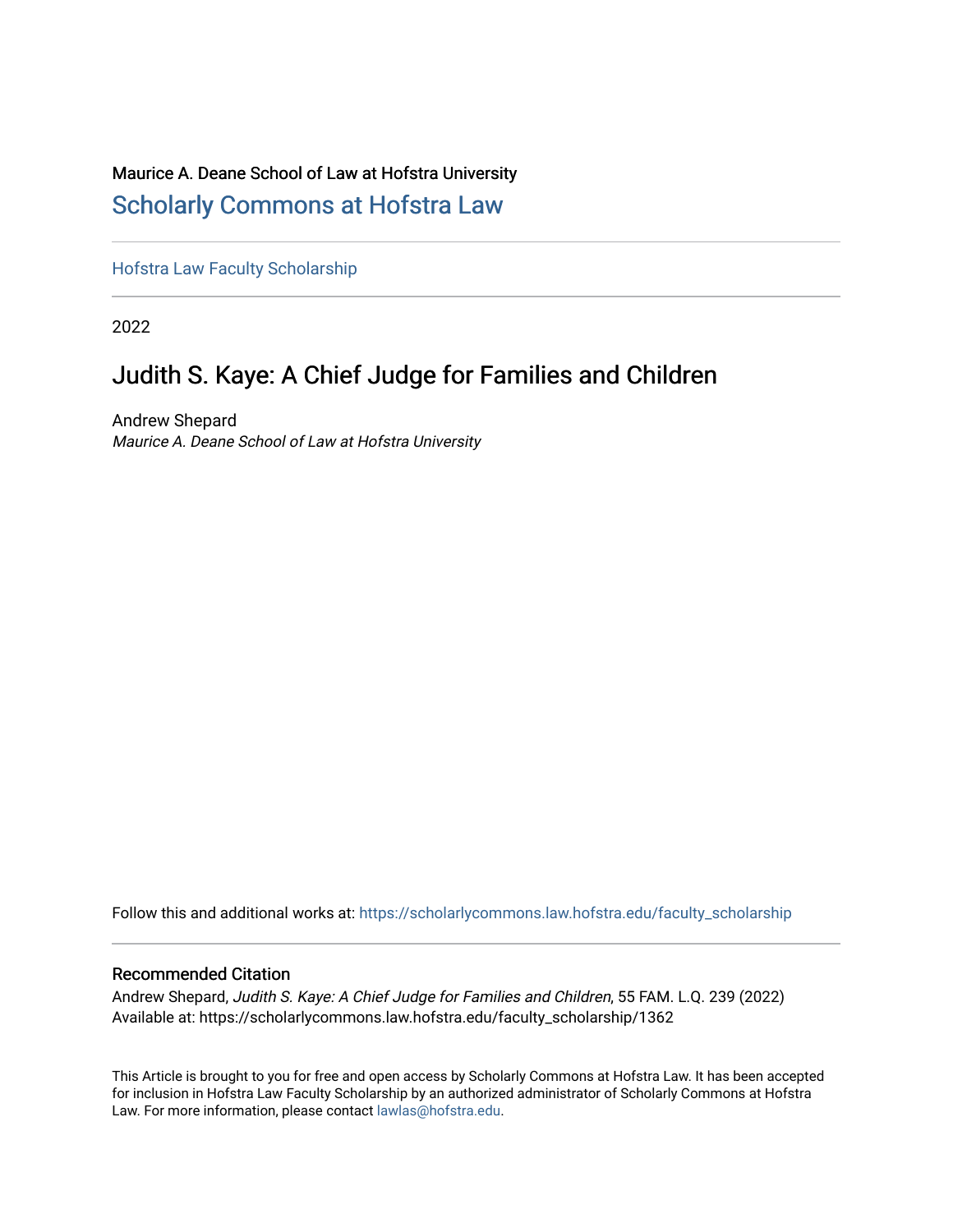# **Judith S. Kaye: A Chief Judge for Families and Children**

## ANDREW SCHEPARD\*

#### **Introduction**

Judith S. Kaye served as the first female associate judge of the New York Court of Appeals (the state's highest court) from 1983–1993, and as the court's first female chief judge from 1993 until her mandatory retirement in 2008 at the age of  $70<sup>1</sup>$  As chief judge, she played a dual role: presiding over the Court of Appeals and serving as the administrative head of the sprawling New York State Unified Court System, which, at the time of her death in 2016, had a budget of \$2.5 billion and 16,000 employees.2

Chief Judge Kaye's extraordinarily eventful judicial tenure confronted:

• *September 11th:* It fell to Chief Judge Kaye to rally the court system after the terrorist attacks on the World Trade Center on September 11, 2001, when three court officers lost their lives

<sup>\*</sup> Andrew Schepard is the Sidney and Walter Siben Distinguished Professor of Family Law and Director of the Center for Children, Families and the Law, at the Maurice A. Deane School of Law at Hofstra University. He is Editor Emeritus of the *Family Court Review*. He was appointed to the New York State Permanent Judicial Commission on Justice for Children (described later in this article) by Chief Judge Kaye, and he worked with her on a number of family-law-related projects. He gives a special thank you to his research assistants, Kaitlyn McCracken, Evelyn Gitsin, and Laura Fallick, Hofstra Law School Class of 2022, for their invaluable help.

<sup>1.</sup> Sam Roberts, *Judith S. Kaye, First Woman to Serve as New York's Chief Judge, Dies at 77*, N.Y. Times (Jan. 7, 2016), https://www.nytimes.com/2016/01/08/nyregion/judith-s-kayefirst-woman-to-serve-as-new-yorks-chief-judge-dies-at-77.html.

<sup>2.</sup> *Id.*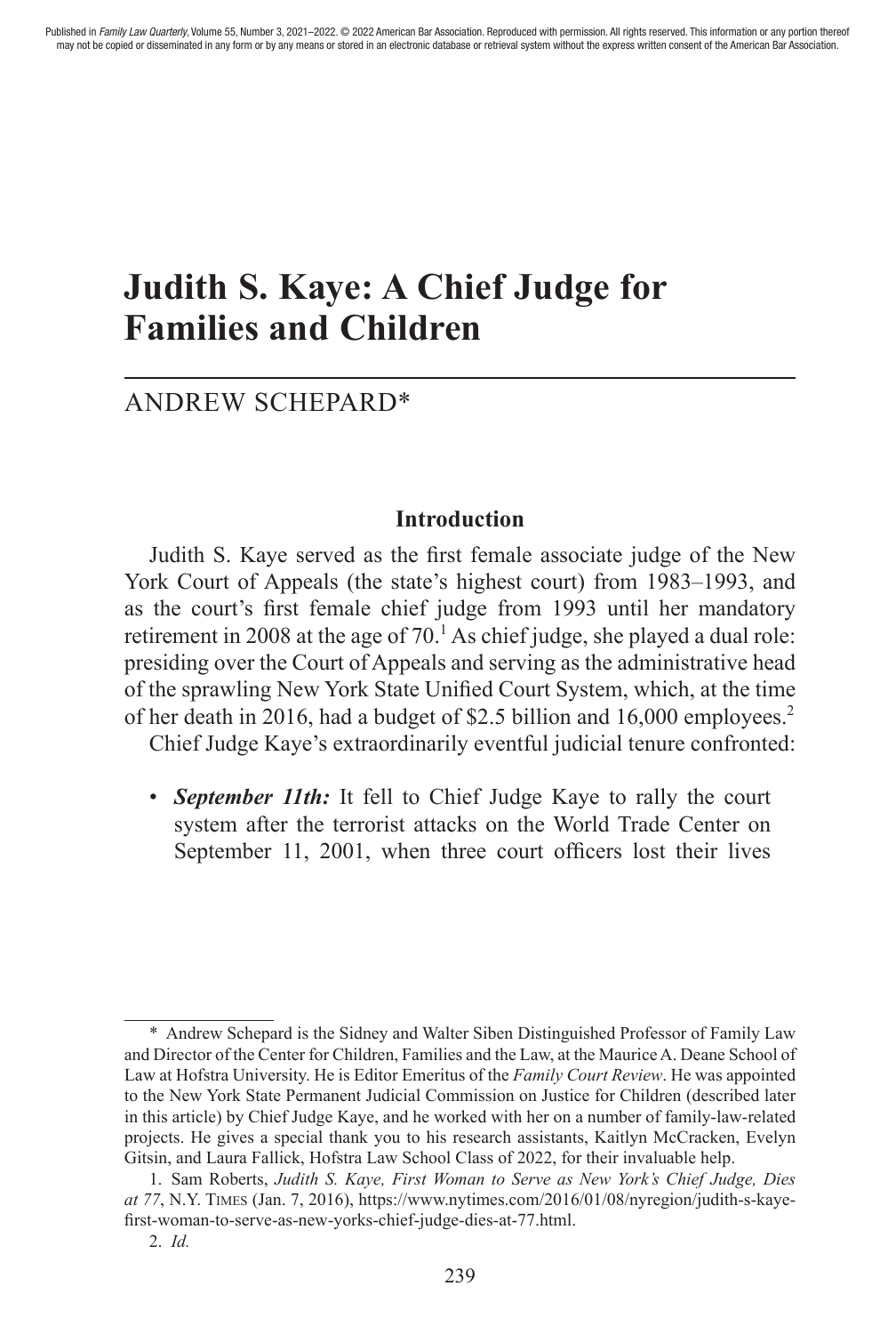during rescue efforts and major court buildings were rendered unusable due to dust and air-quality problems.<sup>3</sup>

- *Jury Reform:* Chief Judge Kaye dramatically improved the treatment of jurors. She eliminated virtually all automatic exemptions from the jury pool, thus diversifying and expanding it. Even lawyers became eligible to serve on juries. Chief Judge Kaye also eliminated the automatic sequestration of jurors, thus easing the emotional and economic strain of jury service.<sup>4</sup>
- *The Need for a Commercial Division:* Chief Judge Kaye created a Commercial Division in the New York State Supreme Court (the misleadingly named trial court of general jurisdiction) to ensure that New York courts would continue to be a leading center for resolving business disputes.<sup>5</sup>
- *The Death Penalty:* Chief Judge Kaye repeatedly voted to strike down New York's death penalty laws.<sup>6</sup> As a result, no one was executed in New York State during her tenure on the Court of Appeals.

This tribute, however, focuses on Chief Judge Kaye's special passion the welfare of families and children involved with the legal system. The question of how to improve the relationship between the legal system, families, and children was always at the center of Chief Judge Kaye's judicial universe. Her accomplishments in this area make her a candidate for the most consequential family law judge in American history. More specifically:

• *As a judge* of the highest court of an influential state, Chief Judge Kaye authored seminal opinions (including dissents that eventually found their way into the judicial or legislative mainstream) on

<sup>3.</sup> *See* Thomas A. Birkland, Emergency Planning and the Judiciary: Lessons from September 11, at 1 (Ctr. for Ct. Innovation 2004), https://www.courtinnovation.org/sites/ default/files/emergencyplanning.pdf.

<sup>4.</sup> Hon. Jonathan Lippman, *Chief Judge Judith S. Kaye: A Legacy of Visionary Leadership*, 10 Gov't, Law & Pol'y J., Winter 2008, at 4, 6; *see also* Somini Sengupta, *New Law Releases Juries in New York from Sequestering*, N.Y. Times, May 31, 2001.

<sup>5.</sup> *Commercial Division--N.Y. Supreme Court, History, N.Y. STATE UNIFIED CT. SYS., http://* ww2.nycourts.gov/courts/comdiv/history.shtml (describing creation of Commercial Courts Task Force by Chief Judge Kaye in 1995 and her establishing commercial divisions in judicial districts statewide that same year).

<sup>6.</sup> Roberts, *supra* note 1. *See generally* Deborah L. Hiller, *Death Becomes the State: The Death Penalty in New York State Past, Present and Future*, 28 Pace L. Rev. 589 (2008); *see also*  People v. Smith, 468 N.E.2d 879 (N.Y. 1984).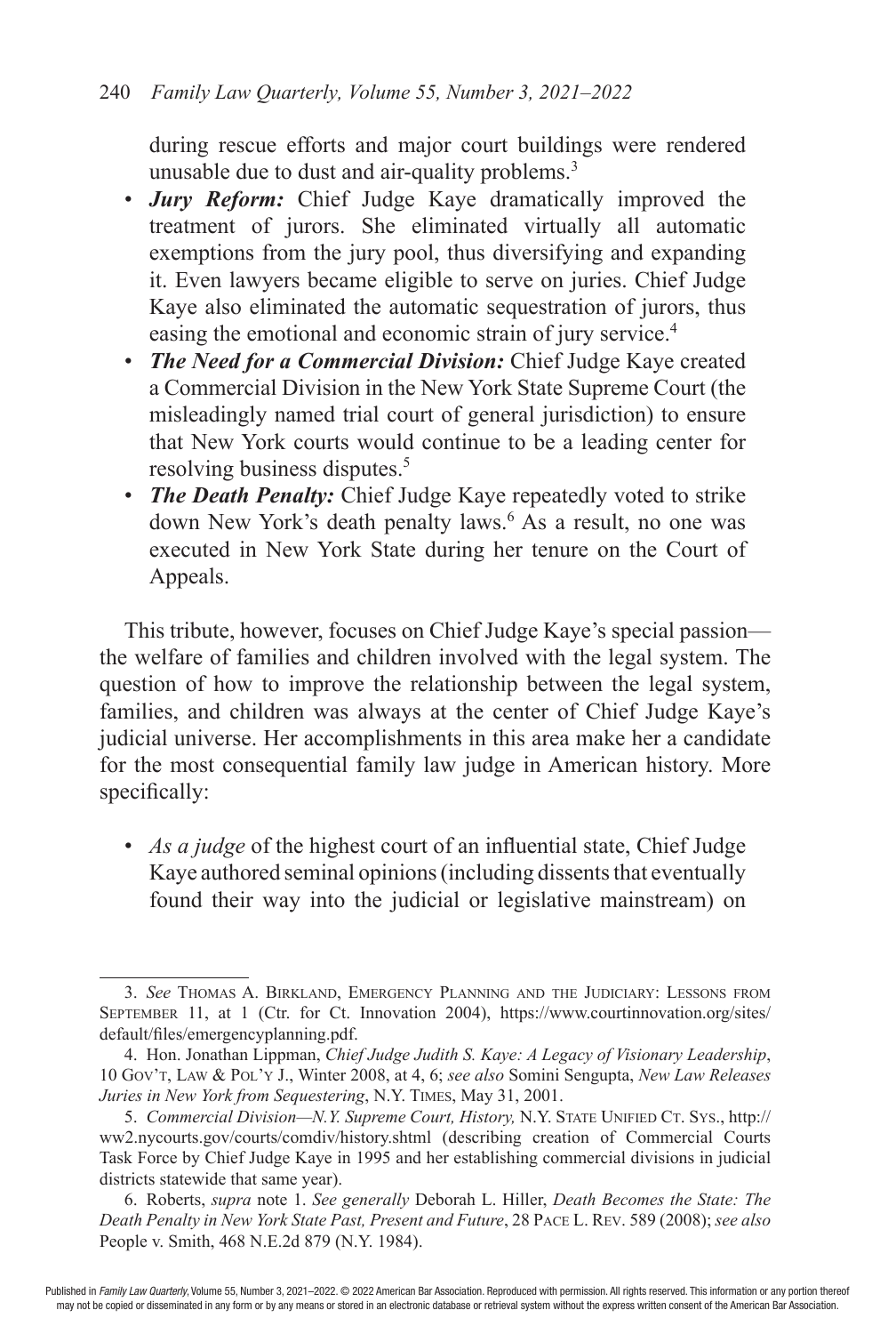same-sex marriage and adoption, de facto parenting, domestic violence, and child abuse and neglect.<sup>7</sup>

• *As a judicial administrator*, Chief Judge Kaye:

• Created problem-solving courts that changed the way courts addressed family-related problems like domestic violence, mental illness, and drug abuse. $8$ 

• Established that counsel for a child has the same duty of vigorous advocacy for the client's preferences that lawyers for adults do.<sup>9</sup>

• Created an interdisciplinary institution within the state court system—the Permanent Judicial Commission on Justice for  $Children<sup>10</sup>$ —to develop and advocate for positive policy changes on behalf of children.<sup>11</sup>

After providing a brief biography of Chief Judge Kaye, this essay will provide an overview of these accomplishments for families and children. Space does not allow for a full discussion of all of Chief Judge Kaye's landmark achievements for families and children. For example, in 1997 she took a step towards increasing transparency of family court proceedings by issuing new administrative rules that encouraged family court judges to open proceedings to the press and public, subject to exceptions such as the need to protect the privacy of the children involved.12 As the *New York Times* noted at the time, few states "ha[d] made public access the norm in the wide array of sensitive cases that come before Family Courts, including adoptions, child abuse and neglect cases and termination of parental rights. $13 \text{ In the public announcement of the}$ rule, Chief Judge Kaye emphasized that "[i]t is vital that the public have a good understanding of the court and confidence in the court process."<sup>14</sup>

10. *NYS Permanent Judicial Commission on Justice for Children*, N.Y. STATE UNIFIED CT. Sys., https://nycourts.gov/ip/justiceforchildren/index.shtml (last visited May 13, 2022).

11. *See infra* Part V.

12. *See In re* Application for News Media Coverage in the Matter of M.S., 662 N.Y.S.2d 207, 209 (Fam. Ct. 1997) (recognizing presumption of open family court proceedings that "may be overcome only by a finding that closure is essential to preserve higher values and is narrowly tailored to serve that interest").

13. *See* Alan Finder, *Chief Judge in New York Tells Family Courts to Admit Public*, N.Y. Times (June 19, 1997), https://www.nytimes.com/1997/06/19/nyregion/chief-judge-in-newyork-tells-family-courts-to-admit-public.html.

14. *Id.*

<sup>7.</sup> *See infra* Part II.

<sup>8.</sup> *See infra* Part III.

<sup>9.</sup> *See infra* Part IV.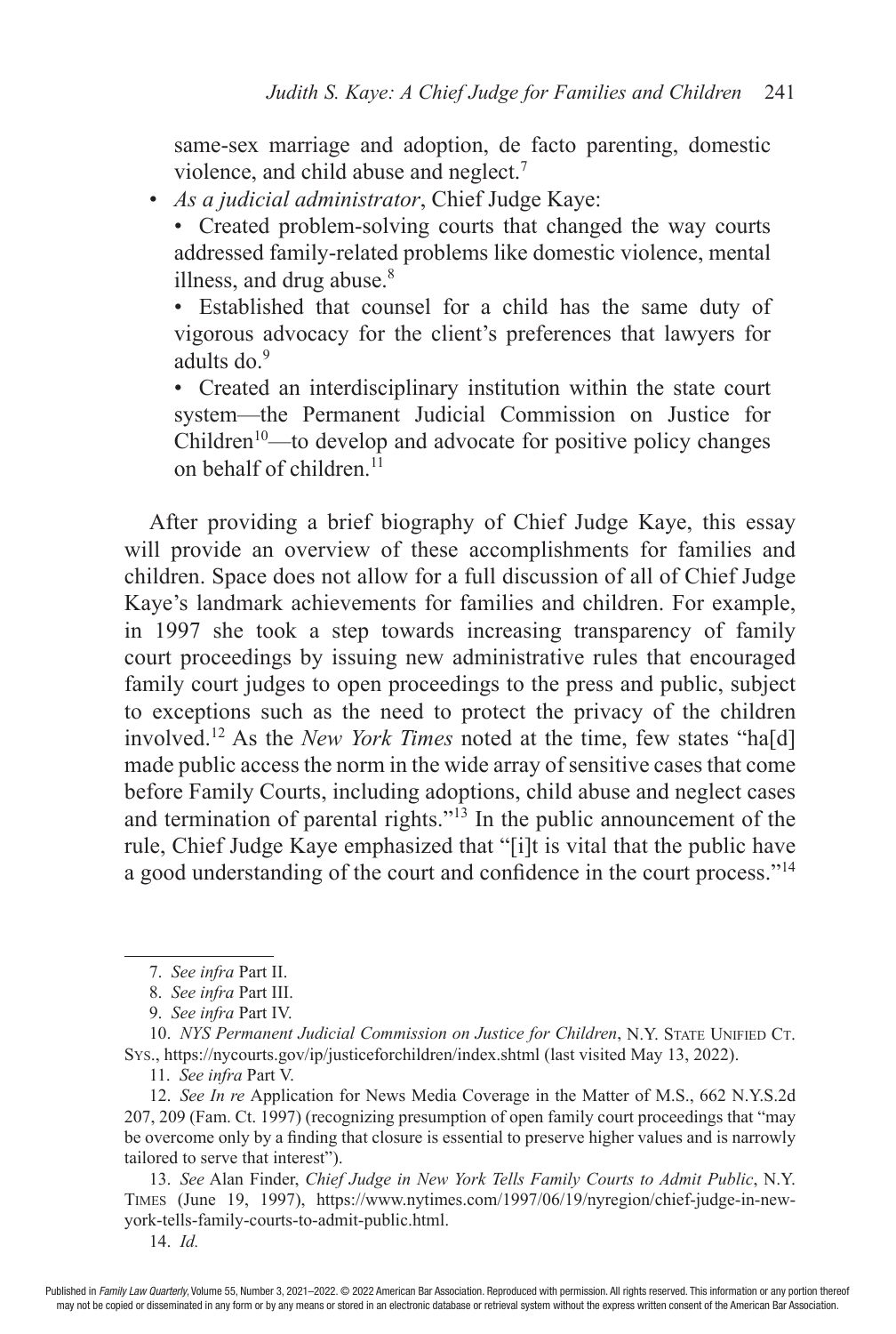A longer and more in-depth analysis of all of her accomplishments for families and children awaits a full biography, which Chief Judge Kaye richly deserves.

Whenever possible, this essay will incorporate Chief Judge Kaye's own words to describe her family law achievements. Some of the quotations come from her judicial opinions; more come from an extensive oral history of her life and career that Chief Judge Kaye provided to the Historical Society of the New York Courts in 2011 after her retirement and are included with the permission of the Historical Society.15

### **I. A Brief Biography of Chief Judge Kaye**<sup>16</sup>

Nothing in Chief Judge Kaye's background indicated that she would focus her judicial energy on bettering the lives of families and children in court. The future chief judge, then Judith Ann Smith, was born in 1938 to Jewish immigrant parents living on a farm near Monticello, New York. Her parents, Benjamin Smith and the former Lena Cohen, opened a women's clothing store when she was six, where she worked from about the age of 12 through college.<sup>17</sup>

After graduating high school at age 15 (she skipped two grades) and attending Barnard College, the future Chief Judge Kaye began what she thought would be a career in journalism. She abandoned her journalism ambitions to go to NYU Law School at night and graduated sixth in her class.18 She worked at two major commercial law firms and was named the first female partner at one. She married a colleague at one of the firms, Stephen Rackow Kaye, and had three children and, eventually, seven grandchildren.19

During his campaign, Governor Mario M. Cuomo promised to name a woman to the then-all-male New York State Court of Appeals. Soon after taking office in 1983, he appointed Judge Kaye. $20$ 

A decade later, the same Governor Cuomo elevated Judge Kaye to Chief Judge Kaye at a particularly dark time in the history of the Court of Appeals. Sol Wachtler, the chief judge whom Judge Kaye replaced,

20. *Id.*

<sup>15.</sup> Anne C. Reddy & Hon. Robert M. Mandelbaum, An Oral History of Hon. Judith S. Kaye, conducted on September 26, 28, 2011 and October 19, 20, 2011 at Skadden, Arps, Meagher & Flom LLP by the Historical Society of the New York Courts [hereinafter Kaye, Oral History].

<sup>16.</sup> This biographical sketch draws heavily on Roberts, *supra* note 1.

<sup>17.</sup> *Judith Smith Kaye*, Hist. Soc'y of the N.Y. Cts., https://history.nycourts.gov/ biography/judith-smith-kaye/.

<sup>18.</sup> Roberts, *supra* note 1.

<sup>19.</sup> *Id.*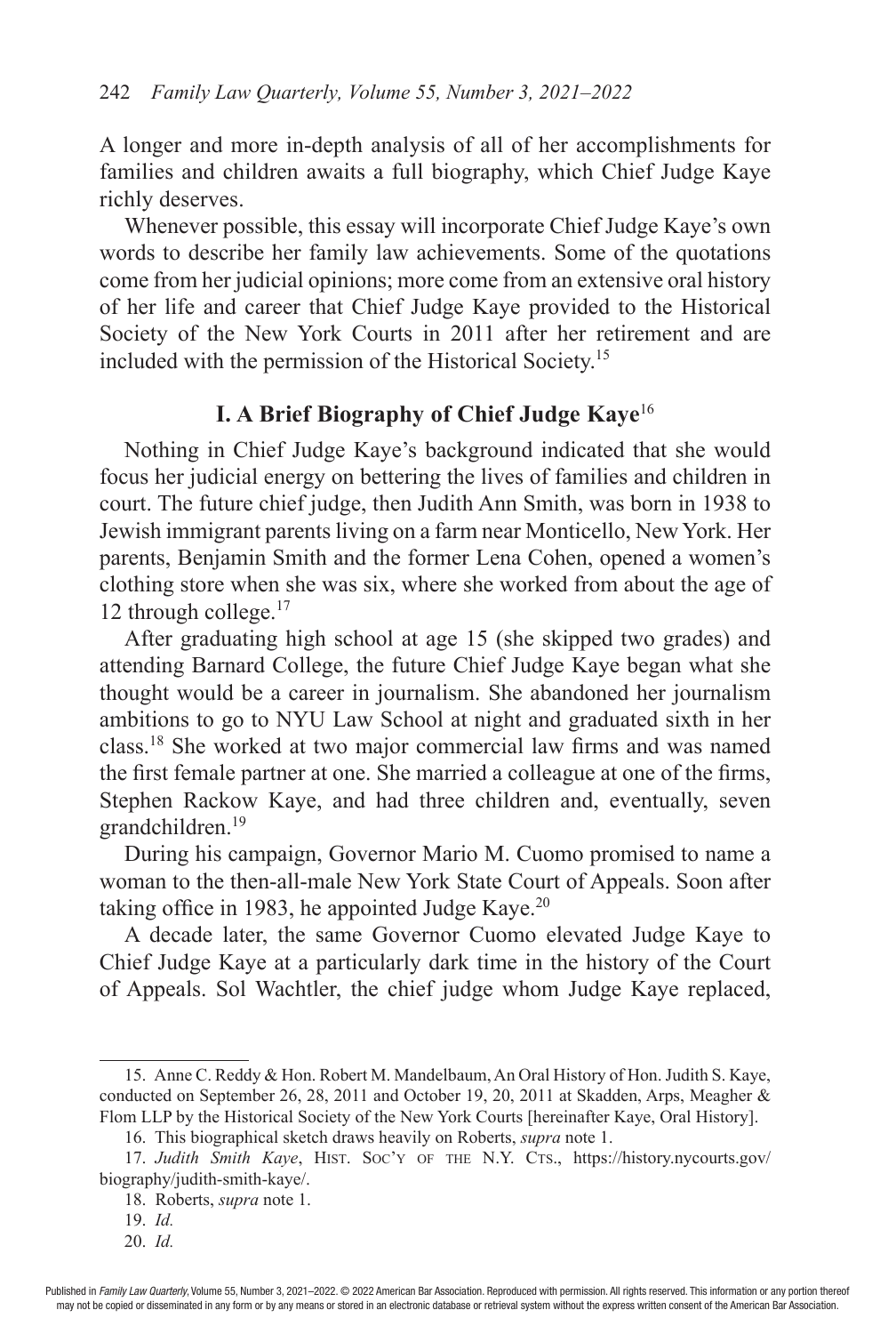"abruptly resigned in disgrace after his arrest on charges of blackmailing his former lover and her daughter in a bizarre attempt to win back the older woman's affections."<sup>21</sup>

Chief Judge Kaye undertook the task of rebuilding the Court of Appeals after the Wachtler fiasco. She proved herself to be a "collegial consensus builder" but, as discussed subsequently, dissented when her convictions called for it. $22$  As also discussed subsequently, she undertook her administrative responsibilities as head of the court system with great vigor. She rejected "overtures to join the Clinton administration after 1992 as attorney general and a possible Supreme Court nomination."<sup>23</sup>

Chief Judge Kaye served on the Court of Appeals until 2008, when she reached the mandatory retirement age of  $70<sup>24</sup>$  While of counsel to Skadden, Arps, Slate, Meagher & Flom she continued to work on behalf of families and children through her membership on important boards and commissions. She died in January 2016 at the age of 77.25

## **II. Chief Judge Kaye's Major Family Law Opinions**

Chief Judge Kaye's major family law opinions—several of which were dissents—establish her as a champion of nontraditional families and particularly sensitive to the emotional needs of children. Several interpreted outdated or contradictory statutory language that cabined the legal definition of family to traditional relationships by blood, marriage, or adoption. Some of Chief Judge Kaye's Court of Appeals colleagues opted to wait for the legislature to expand the outdated language to include less traditional family structures such as same-sex couples. Chief Judge Kaye, in contrast, did not believe the courts should wait for legislative change. Rather, she applied a child-friendly canon of statutory interpretation to resolve plausible ambiguities in a statute affecting children—the child's best interests, which have always been a subject of special judicial solicitude. Those best interests include preserving a child's emotional relationship with significant adults in the child's life, even if they were not parents by marriage, blood, or adoption.

- 21. *Id.*
- 22. *Id.*
- 23. *Id.*
- 24. *Id.*
- 25. *Id.*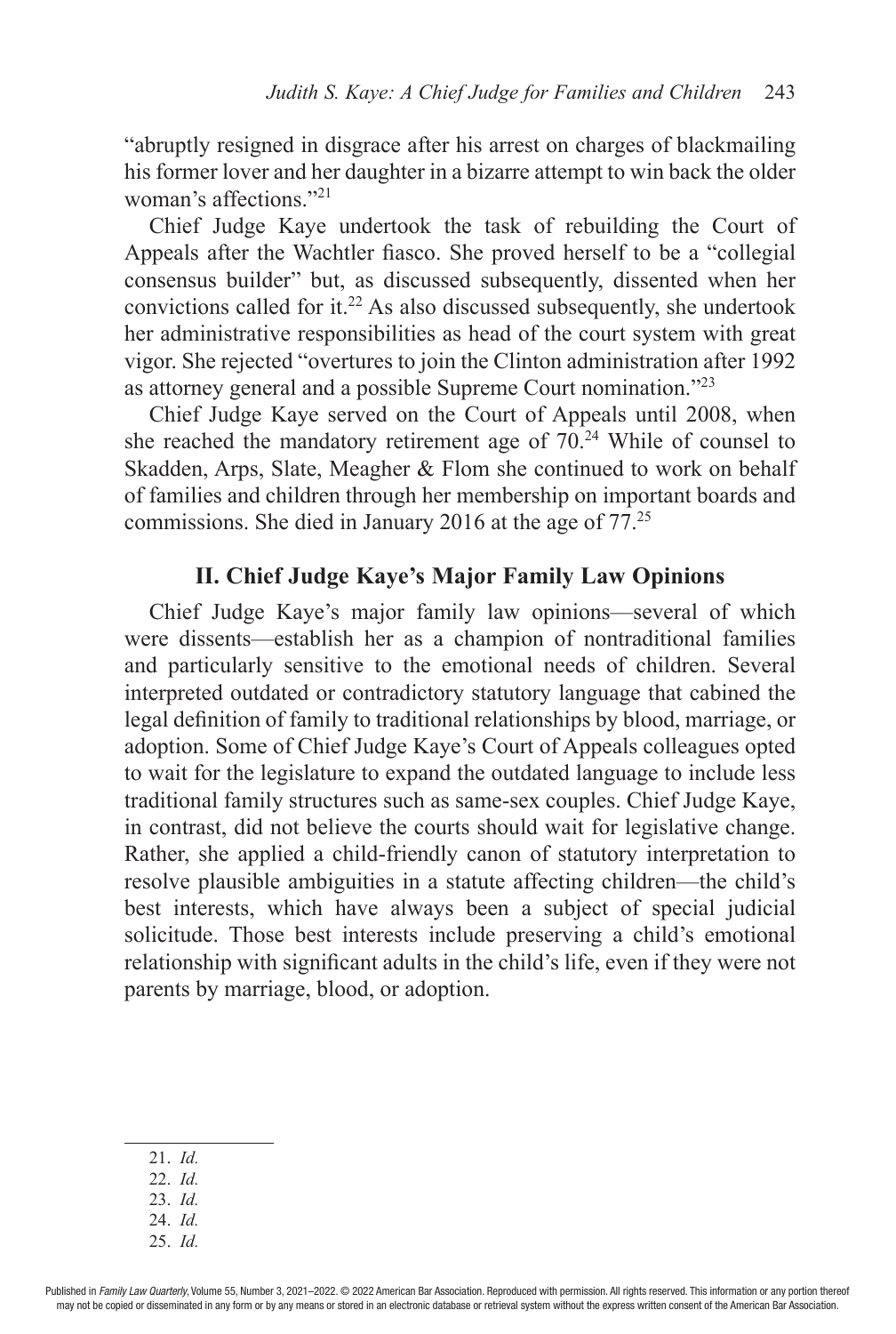## *A.* **Alison D. v. Virginia M.** *(1991)*<sup>26</sup>*—Standing of De Facto Parent to Seek Visitation (Dissenting Opinion)*

In *Alison D.* the Court of Appeals addressed the issue of what kind of relationship with a child qualified an adult as a "parent" authorized to seek visitation under the relevant section of the New York Domestic Relations Law  $\S 70<sup>27</sup>$  The petitioner was a nonbiological, nonadoptive adult (a "de facto parent") who raised a child with the biological parent in a long-term same-sex relationship. The parties agreed to raise the child together, and the petitioner's long-term relationship with the child was "encouraged or at least condoned by [the biological parent and] . . . apparently existed between [the child] and the [de facto parent] during the first six years of the child's life."28 Then the couple's relationship ended, albeit not amicably. The biological parent cut off the other parent's visitation with the child they had raised together.

In a *per curiam* opinion, the majority emphasized that the statutory definition of "parent" meant only biological or adoptive parent, and it was up to the legislature, not the court, to expand the definition.<sup>29</sup> Thus, the biological parent had the legal right to cut off the de facto parent's visitation with the child, and the de facto parent had no legal recourse. To the majority, the child's emotional connection with the de facto parent was legally irrelevant.

Then-Associate-Judge Kaye was the lone but memorable dissenter. She described the importance of the court's decision by assessing the scope of its impact on children:

The Court's decision, fixing biology as the key to visitation rights, has impact far beyond this particular controversy, one that may affect a wide spectrum of relationships—including those of longtime heterosexual stepparents, "common-law" and non-heterosexual partners such as involved here, and even participants in scientific reproduction procedures. Estimates that more than 15.5 million children do not live with two biological parents, and that as many as 8 to 10 million children are born into families with a gay or lesbian parent, suggest just how widespread the impact may be.  $\ldots$ <sup>30</sup>

- 28. *Id.* at 30 (Kaye, J., dissenting).
- 29. *Id.* at 29 (majority op.).
- 30. *Id.* at 30 (Kaye, J., dissenting).

<sup>26.</sup> 572 N.E.2d 27 (N.Y. 1991).

<sup>27.</sup> *Id.*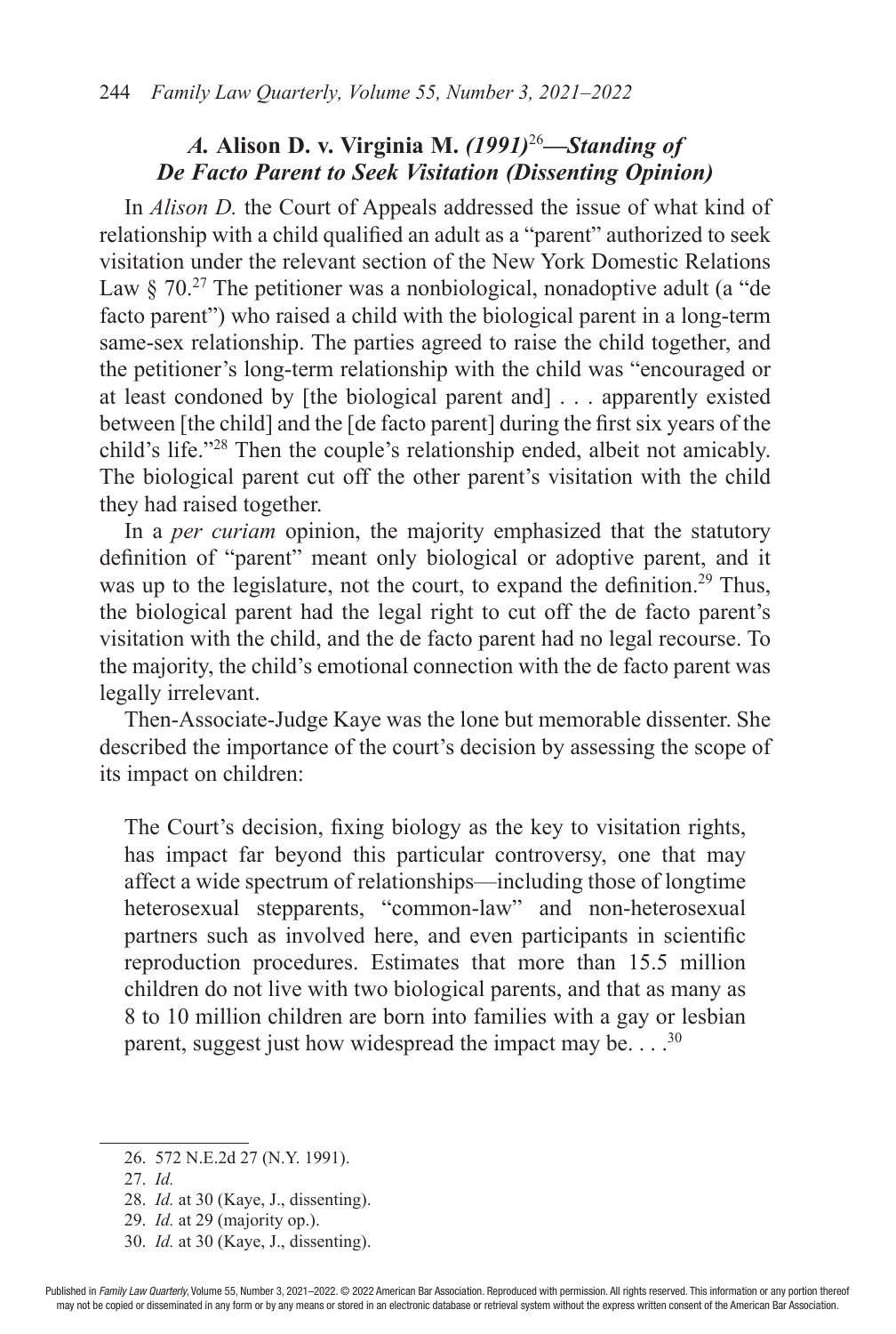Judge Kaye also argued that the function a relationship with an adult plays in the child's emotional life is more important than the form of the relationship:

But the impact of today's decision falls hardest on the children of those [nontraditional family] relationships, limiting their opportunity to maintain bonds that may be crucial to their development. The majority's retreat from the courts' proper role—its tightening of rules that should in visitation petitions, above all, retain the capacity to take the children's interests into account—compels this dissent. $31$ 

She emphasized the importance of judges focusing on the best interests of children in judicial interpretation of a statute that so impacts them:

[I]n the absence of express legislative direction [we] have attempted to read otherwise undefined words of the statute so as to effectuate the legislative purposes. The Legislature has made plain an objective . . . to promote "the best interest of the child" and the child's "welfare and happiness." Those words should not be ignored by us in defining standing for visitation purposes—they have not been in prior case  $law<sup>32</sup>$ 

Finally, Judge Kaye emphasized that children's best interests are more important than the "rights" of parents.

[W]hen there is a conflict, the best interest of the child has always been regarded as superior to the right of parental custody. Indeed, analysis of the cases reveals a shifting of emphasis rather than a remaking of substance. This shifting reflects more the modern principle that a child is a person, and not a subperson over whom the parent has an absolute possessory interest.<sup>33</sup>

Judge Kaye's dissent was vindicated by subsequent history, well-described in *Brooke S.B. v. Elizabeth A.C.C*. <sup>34</sup> In brief, *Alison D.*'s emphasis on the rights of the biological parent continued to be challenged in subsequent litigation as out of touch with the needs of modern families and children.

<sup>31.</sup> *Id.*

<sup>32.</sup> *Id.* at 31.

<sup>33.</sup> *Id.*

<sup>34.</sup> Brooke S.B. v. Elizabeth A.C.C., 61 N.E.3d 488, 494–95 (N.Y. 2016).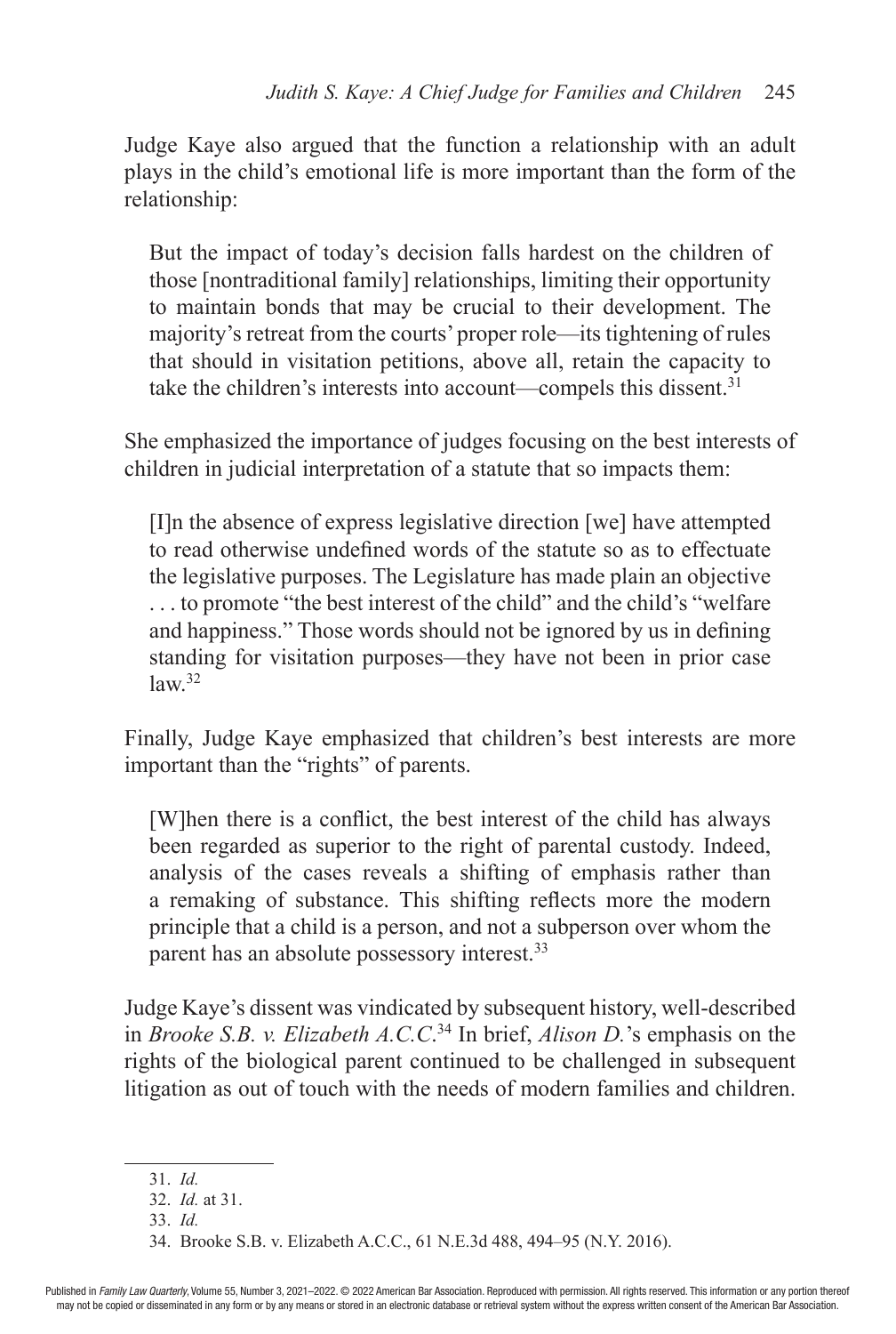Judge Kaye's dissent in *Alison D.* gathered more support in a subsequent decision without capturing a majority vote.<sup>35</sup> Finally, in 2016—shortly after Chief Judge Kaye died—the New York Court of Appeals overruled *Alison D*. in *Brooke S.B.* and held that a de facto parent had standing to seek visitation if the de facto parent had a preconception agreement to raise the child with the biological parent.36 Although the *Brooke S.B.* majority followed a somewhat narrower approach than Judge Kaye's dissent in *Alison D.*, the court explicitly adopted her position that a child's long-term emotional connection with a de facto parent could take precedence over the rights of a parent based on biology. $37$ 

## *B.* **In re Jacob** *(1995)*<sup>38</sup>*—Adoption by Unmarried Parents (Same Sex and Heterosexual)*

Four years after *Alison D*., in *Jacob* the Court of Appeals addressed whether unmarried parents—heterosexual or homosexual—could adopt a child.39 To answer that question, the Court of Appeals had to interpret a complex, often amended, and linguistically inconsistent statute that attempted to define who had standing to adopt.40 As in *Alison D.*, *Jacob* presented the court with the question of whether the legislature had to explicitly amend the adoption statute to extend standing to adopt to unmarried parents or whether the court should interpret the statute to allow it and thus serve the emotional best interests of the children waiting to be adopted.<sup>41</sup>

By now Judge Kaye had become Chief Judge Kaye and wrote for a 4–3 majority that the adoptions sought—"one by an unmarried heterosexual couple, the other by the lesbian partner of the child's mother"—were "fully consistent with the adoption statute."42 Echoing her dissent in *Alison D.*, Chief Judge Kaye reasoned that, while the adoption statute "must be strictly construed," the "primary loyalty of the courts must be to the statute's legislative purpose—the child's best interest."<sup>43</sup>

41. *Id.*

43. *Id.* at 399.

<sup>35.</sup> Debra H. v. Janice R., 930 N.E.2d 184, 201 (N.Y. 2010) (Ciparick, J., concurring).

<sup>36.</sup> *Brooke S.B.*, 61 N.E.3d at 490.

<sup>37.</sup> *Id.* at 499–500.

<sup>38.</sup> *In re* Jacob, 660 N.E.2d 397 (N.Y. 1995).

<sup>39.</sup> *Id.* at 398.

<sup>40.</sup> *Id.* at 399.

<sup>42.</sup> *Id.* at 398.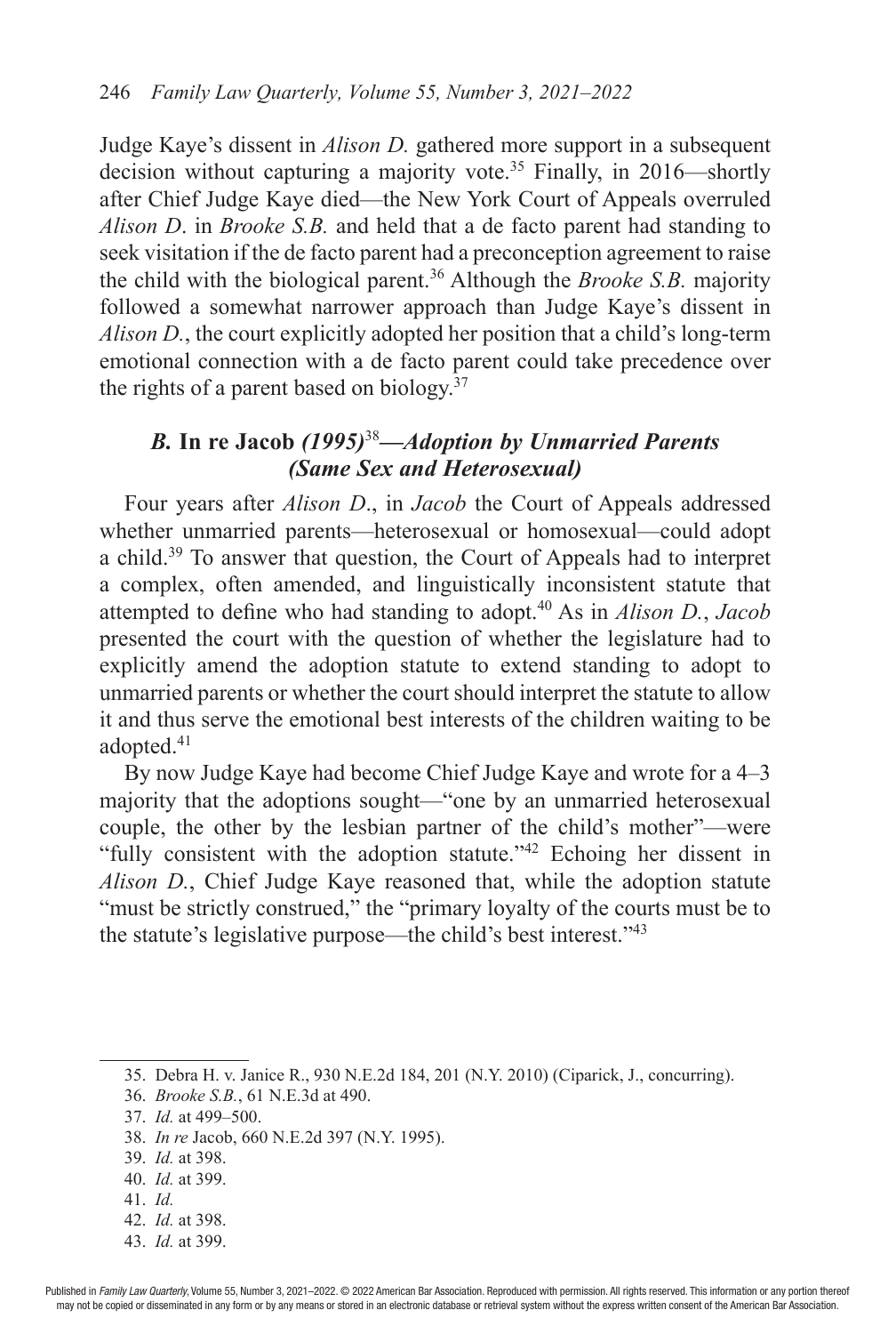In her oral history, Chief Judge Kaye expressed a special personal fondness for her opinion in *Jacob* but also hinted that the case caused unusual division in the Court of Appeals:

I mean, I've been in places where people have come up to me and said, "Thank you, thank you for *Jacob.*" *Jacob*, of course, is a statutory construction case, construing the adoption statute—the Domestic Relations Law of the State of New York. The Court upheld the right of a same-sex partner to adopt a child. I hardly thought it was the end of the world—it just seemed so right to me—but I think you have a clue to the difficulty we had in reaching that decision if you look at the number of months that elapsed between the date that it was argued and the date that it was handed down. I haven't gone back and checked recently, but I know it went over the summer and it was probably maybe four or five or six months between the date the case was argued and the date it was handed down, ultimately a four-three decision. One Judge was plainly holding open the door.

RM [interviewer for the oral history, Hon. Robert M. Mandelbaum]: I think it was May to November.

JSK: Yes. For the Court of Appeals, that's a very unusual time difference. I'm proud of the Court; it was absolutely the right thing to do. I say, it pleases me so much to have a continued affirmance of the case. It helped to give me your son, Robert, my own godson, right?

RM: Absolutely.<sup>44</sup>

## *C.* **Nicholson v. Scoppetta** *(2004)*<sup>45</sup>*—Domestic Violence, Child Abuse, and Neglect*

In her oral history, Chief Judge Kaye described this case as follows: "*Nicholson* concerned domestic violence . . . that has been a great interest of mine."46 The genesis and evolution of Chief Judge Kaye's interest in domestic violence will be summarized later in this article.<sup>47</sup> It suffices to note at this point that it extended far beyond opinion writing to creating

<sup>44.</sup> Kaye, Oral History, *supra* note 15, at 115–16.

<sup>45.</sup> 820 N.E.2d 840 (N.Y. 2004).

<sup>46.</sup> Kaye, Oral History, *supra* note 15, at 116.

<sup>47.</sup> *See infra* Part III.B.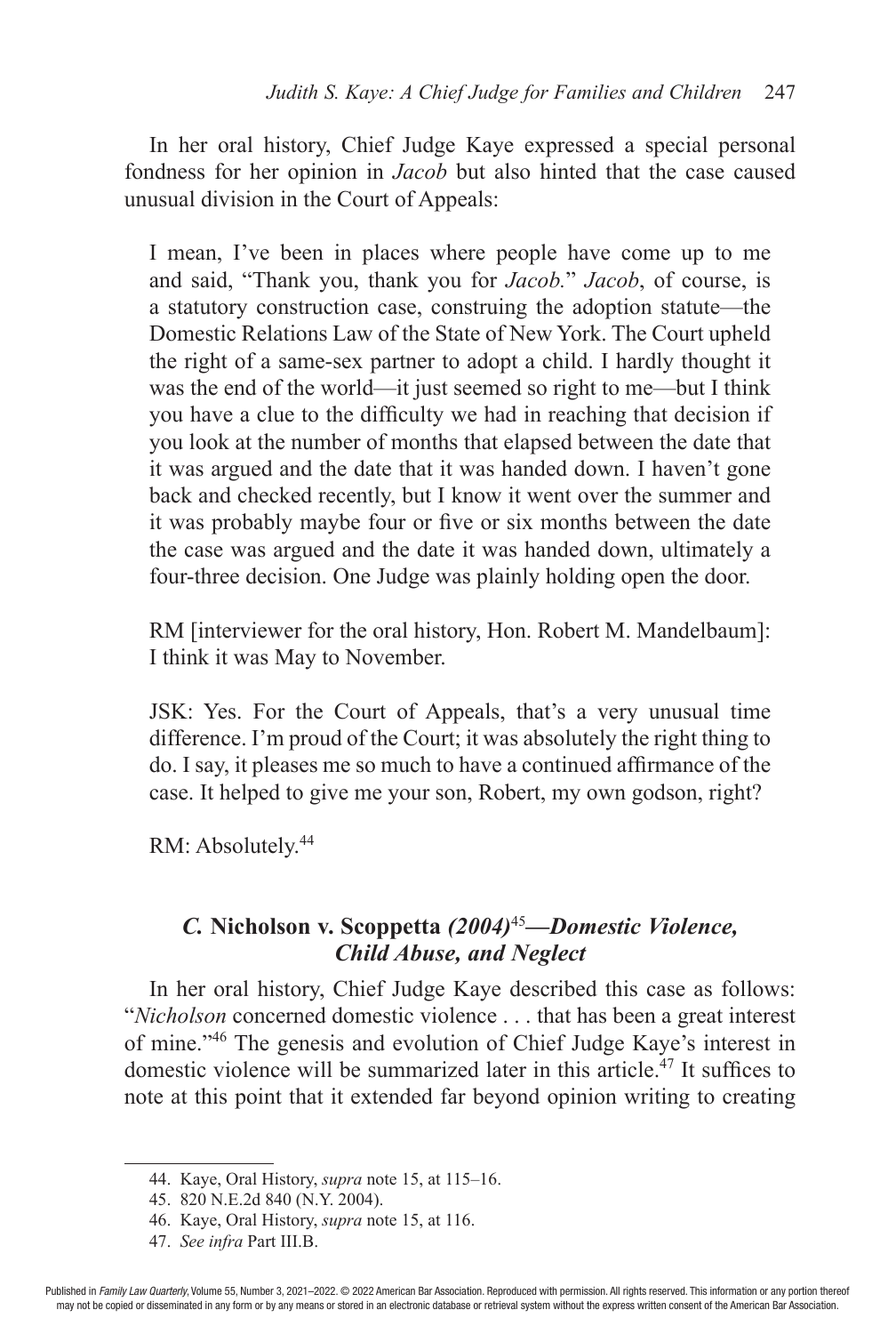changes in court structure to better address the needs of victims and their children. *Nicholson v. Scoppetta* provided Chief Judge Kaye with the opportunity to move public policy about domestic violence in a direction that served those same ends.

Chief Judge Kaye herself provided a pithy and passionate description of the key issue in *Nicholson* in her oral history, "How outrageous is that, as if being a victim of domestic violence isn't enough, you get your kids taken away?"48 Chief Judge Kaye also described the legal issues in *Nicholson* as "another good statutory interpretation that brought fairness and justice to the [child neglect] statute."<sup>49</sup>

The procedural context of *Nicholson* gave the Court of Appeals particular latitude to shape public policy through statutory interpretation. In *Nicholson*, victims of domestic violence brought a class action in federal court contending that New York City's child welfare authorities had a policy of automatically seeking to remove a child from a parent's care for child neglect if the parent allowed the child to witness domestic violence.<sup>50</sup> They claimed this policy violated their federally protected rights. But they also raised statutory questions—whether the policy of automatic removal was in conflict with New York's child neglect statutes.<sup>51</sup>

Rather than resolve the issues of interpretation of New York statutes itself, the federal Second Circuit Court of Appeals asked the New York Court of Appeals to answer "certified questions" about them.52 The "certified questions" raised pure questions of law not tied to the facts of any particular case.53 This gave the New York Court of Appeals significant latitude in establishing the appropriate balance between the protection of children from harm and fairness to victims of violence. As Chief Judge Kaye described it:

[B]ecause when we get a case in the Court of Appeals, facts and law, often the facts will circumscribe the articulation of the law a little bit. When a case comes to us from the Second Circuit, what they're doing is certifying to us a question of New York law, which we decide in the abstract. There are facts, of course, but the Second Circuit wants

<sup>48.</sup> Kaye, Oral History, *supra* note 15, at 124.

<sup>49.</sup> *Id.* at 116.

<sup>50.</sup> *Nicholson*, 820 N.E.2d at 842–43; *see also* Nicholson v. Scoppetta, 344 F.3d 154 (2d Cir. 2003).

<sup>51.</sup> *Nicholson*, 820 N.E.2d at 844–45; *see generally* N.Y. Fam. Ct. Act §§ 1012(f), 1022, 1024, 1027, 1028 (McKinney 2021).

<sup>52.</sup> *Nicholson*, 820 N.E.2d at 844.

<sup>53. 2</sup>D CIR. R. 27.2.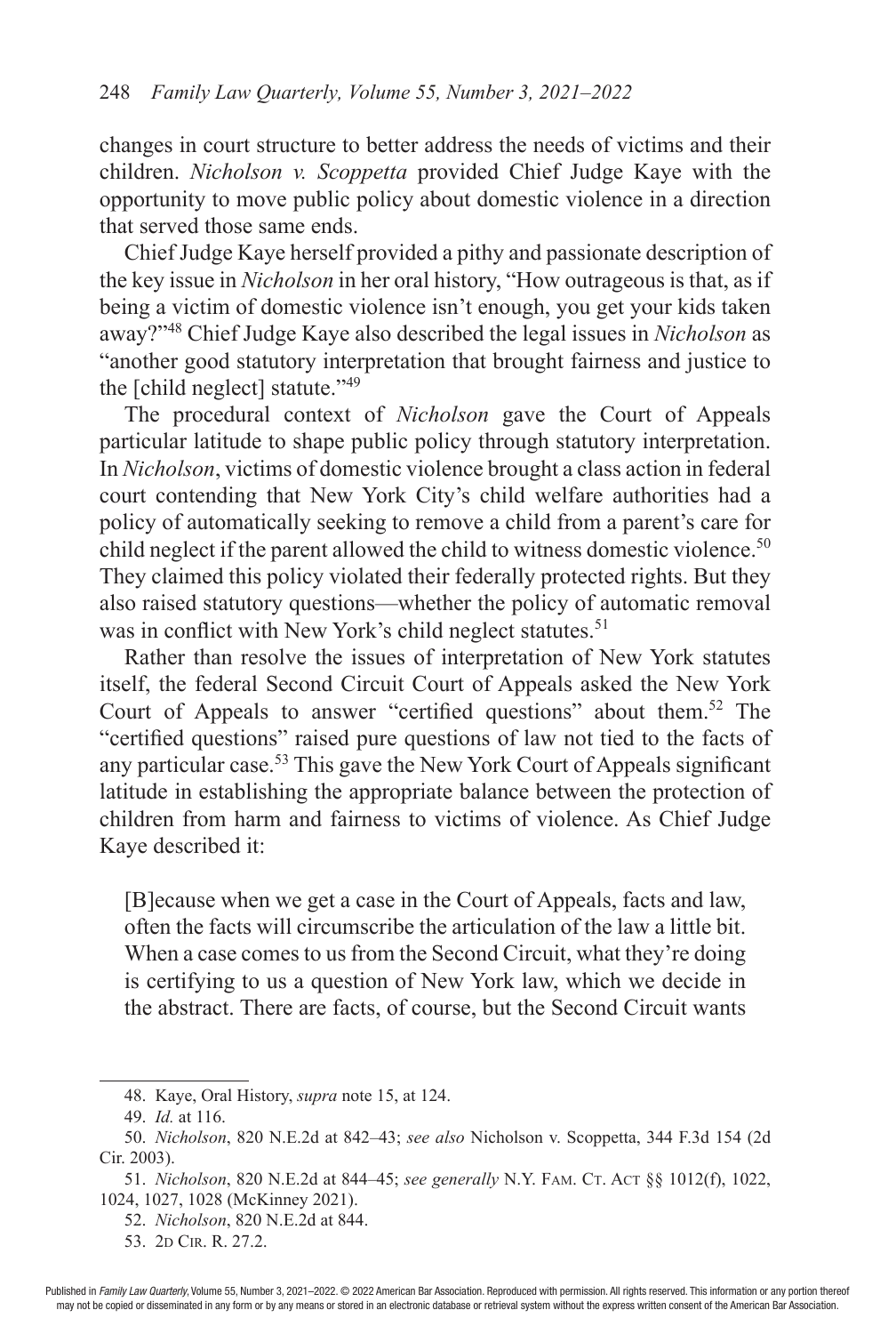to know, from the Court of Appeals, what the answer is on the law, and then send the case back to them and they will apply the law as we have stated, to the facts that are before them. . . . So what *Nicholson*  enabled us to do, by just having that abstract question of law, was to articulate a principle of law, proposition of law, regarding domestic violence cases that had very, very widespread impact, probably more so than had we decided it ourselves, had we applied it to the facts ourselves. It's had a really good life I think; it's a very good proposition.<sup>54</sup>

Chief Judge Kaye's opinion redrew the boundaries between child neglect law and domestic violence.55 The fundamental impact of *Nicholson* was to eliminate the child welfare agency's use of automatic presumptions to determine whether a victim's allowing a child to witness domestic violence against her was child neglect. Rather, *Nicholson* required careful analysis of the particular facts without reference to presumptions.

Briefly, the Court of Appeals held that evidence that the respondent parent has been the victim of domestic violence, and that the child has been exposed to that violence, without more, is insufficient to find that the child has been neglected.<sup>56</sup> It also held that "under the Family Court Act there can be no 'blanket presumption' favoring removal when a child witnesses domestic violence, and . . . each case is fact-specific."<sup>57</sup>

The plain language of the section and the legislative history supporting it establish that a blanket presumption favoring removal was never intended. The court *must do more* than identify the existence of a risk of serious harm. Rather, a court must weigh, in the factual setting before it, whether the imminent risk to the child can be mitigated by reasonable efforts to avoid removal. It must balance that risk against the harm removal might bring, and it must determine factually which course is in the child's best interests<sup>58</sup>

<sup>54.</sup> Kaye, Oral History, *supra* note 15, at 116.

<sup>55.</sup> Justine A. Dunlop, *Judging Nicholson: An Assessment of* Nicholson v. Scoppetta, 82 Denv. Univ. L. Rev. 671 (2005).

<sup>56.</sup> *Nicholson*, 820 N.E.2d at 844–47.

<sup>57.</sup> *Id.* at 854.

<sup>58.</sup> *Id.* at 852 (emphasis in original).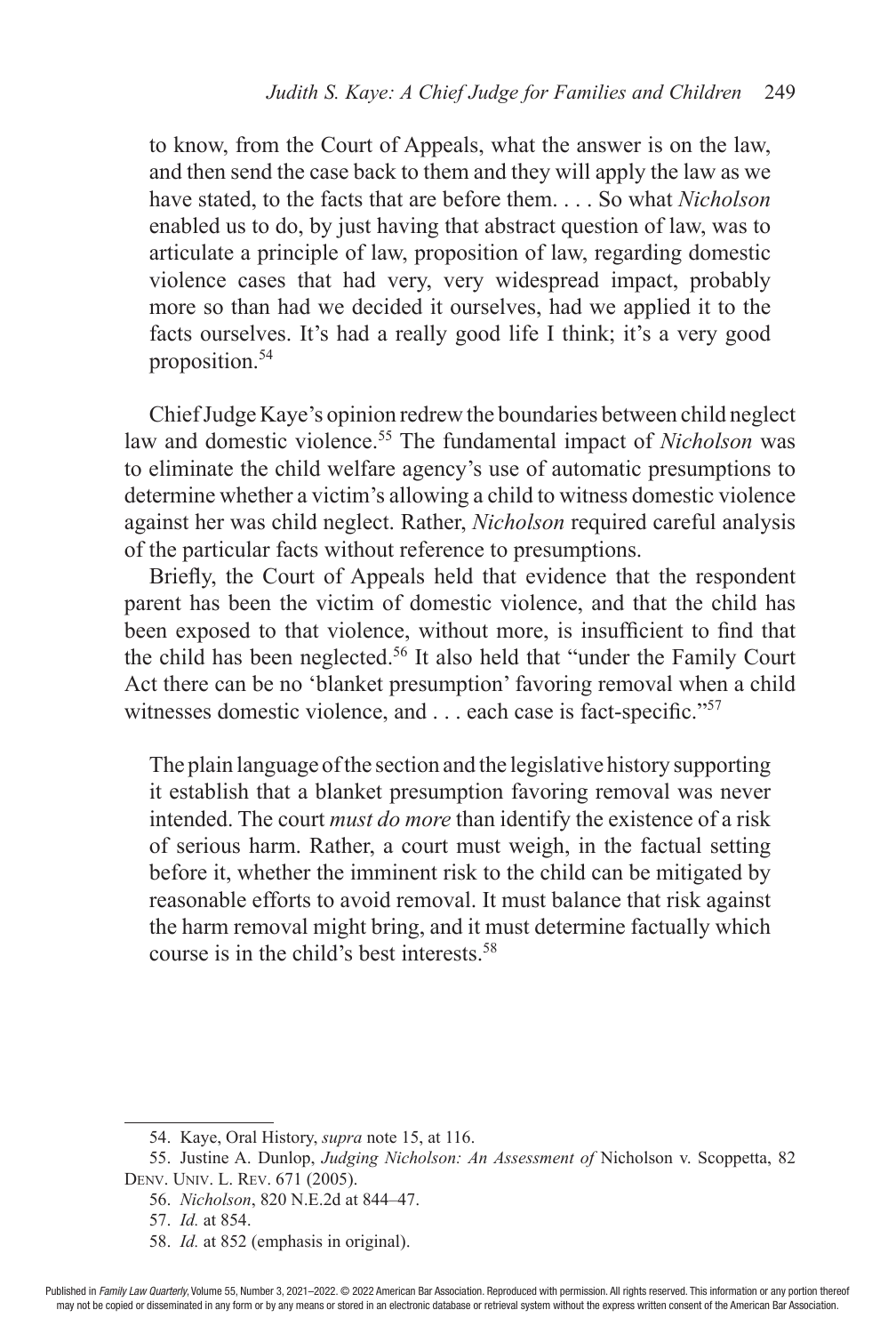Additionally, with respect to emergency/*ex parte* removals, the court held:

[A] court may enter an order directing the temporary removal of a child from home *before* the filing of a petition if three factors are met.

First, the parent must be absent or, if present, must have been asked and refused to consent to temporary removal of the child and must have been informed of an intent to apply for an order. Second, the child must appear to suffer from abuse or neglect of a parent or other person legally responsible for the child's care to the extent that immediate removal is necessary to avoid imminent danger to the child's life or health. Third, there must be insufficient time to file a petition and hold a preliminary hearing.59

The relationship between domestic violence and child neglect is a complex and controversial subject, and a full discussion of the impact of *Nicholson* on it is beyond the scope of this article.<sup>60</sup> It suffices to note here only that the case is a landmark. The decision raised consciousness in the relevant stakeholder communities about the need for careful analysis and individualized treatment of victims of domestic violence and the impact of violence on their children. *Nicholson* has been repeatedly cited for its clear articulation of what the government must prove in a neglect case involving a victim of domestic violence.<sup>61</sup> The Administration for Children's Services (ACS) reformed its practices after the litigation. A few years after the case was decided, the agency was "removing fewer children," "charging fewer victims of domestic violence with neglect solely because of the exposure of their children to domestic violence," and charging more batterers with neglect.62

62. *See generally* Tina Lee, *Child Welfare Practice in Domestic Violence Cases in New York City: Problems for Poor Women of Color*, 3 J. Women, Gender & Families Color 58 (2015).

<sup>59.</sup> *Id*.

<sup>60.</sup> *See generally* Dunlop, *supra* note 55; Lynn F. Beller, *When in Doubt Take Them Out: Removal of Children from Victims of Domestic Violence Ten Years After* Nicholson v. Williams, 22 Duke J. Gender L. & Pol'y 205 (2015).

<sup>61.</sup> *See, e.g.*, Natasha W. v. N.Y. State Off. of Child. & Fam. Servs., 110 N.E.3d 503, 504 (2018) (citing the standard set forth in *Nicholson* and stating, "[o]n this record, it was rational for the Administrative Law Judge to have concluded that the child was placed in imminent risk of impairment, constituting maltreatment"); *In re* Lexie CC*.*, 138 N.Y.S.3d 753, 756 (2021). (quoting *Nicholson*, stating "[i]n determining whether a parent has failed to exercise a minimum degree of care, the dispositive inquiry is 'whether a reasonable and prudent parent [would] have so acted, or failed to act, under the circumstances'") (internal quotation marks omitted).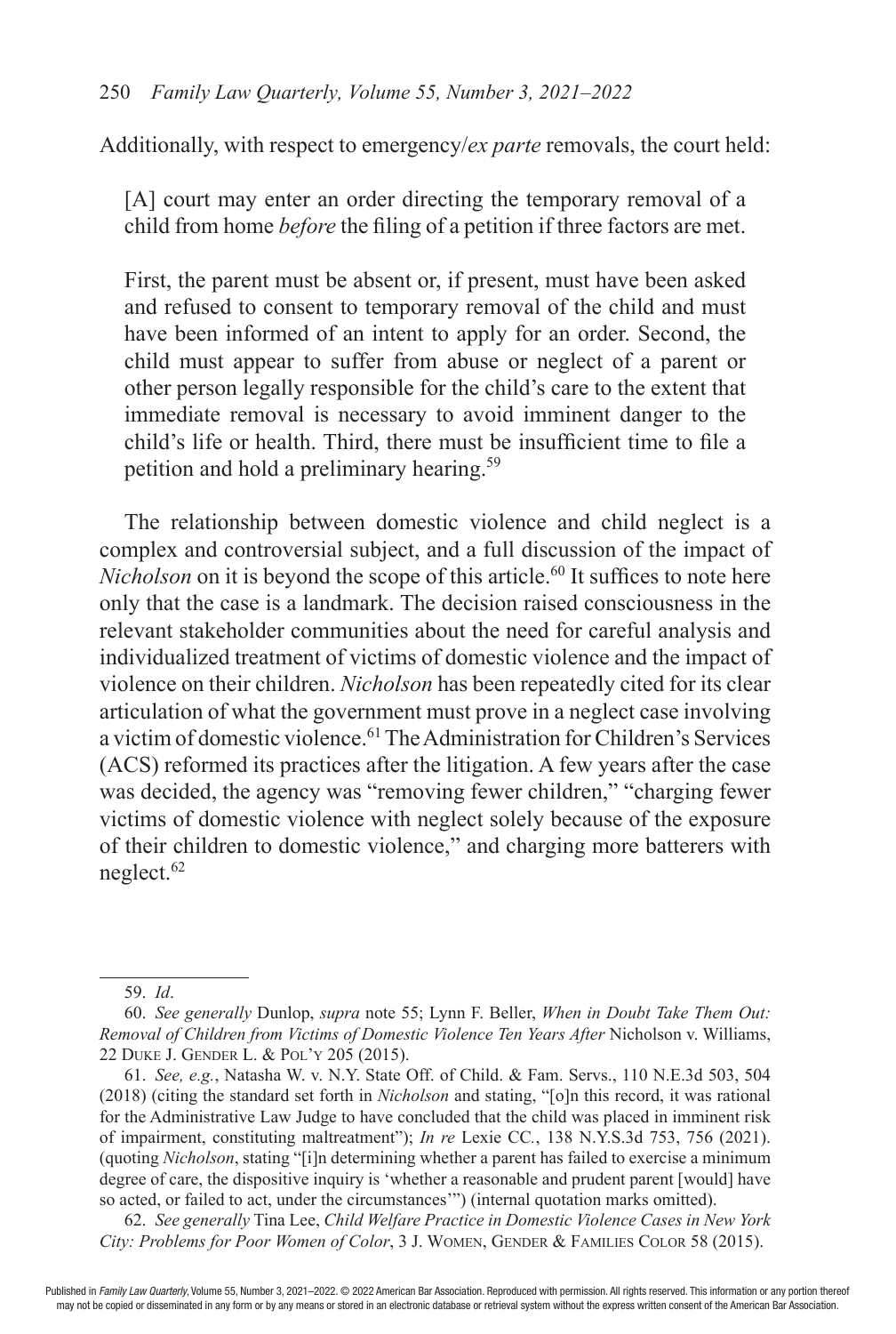## *D.* **Hernandez v. Robles** *(2006)*<sup>63</sup>*—Constitutionality of Prohibition on Same-Sex Marriage (Dissenting Opinion)*

In *Hernandez*, a four-judge majority of the Court of Appeals held that New York's Domestic Relations Law limits marriage to opposite-sex couples, and rejected the argument that this limitation violated the due process and equal protection provisions of the New York Constitution.<sup>64</sup> Chief Judge Kaye dissented and memorably wrote, "I am confident that future generations will look back on today's decision as an unfortunate misstep."<sup>65</sup>

The majority decision caused Chief Judge Kaye great regret as she felt it betrayed the New York judiciary's historic commitment to the welfare of families and the best interests of children. As she stated in her oral history:

*Hernandez* is my constant heartbreak, because I thought the State of New York, by the time the case came to us—it was unthinkable to me that we would not approve, uphold, as a matter of constitutional law, the right to marriage; it's so fundamental. I watched the Massachusetts court and then a few others, and I thought, surely, New York, New York State, that by the time it got to us, that we would issue a decision that would be a fortification of the proposition that would turn the issue decisively. And it was just incredible to me that it didn't and that I had to dissent. $66$ 

Subsequent events may have eased Chief Judge Kaye's "heartbreak" over *Hernandez*. It indeed proved itself to be an "unfortunate misstep" in the history of marriage equality and was rapidly corrected. Marriage equality became the law of New York when the State Legislature legalized same-sex marriage five years after *Hernandez*. 67 In 2015, the U.S. Supreme Court decided *Obergefell*, which declared state law bans on same-sex marriage unconstitutional using essentially the same constitutional reasoning Chief Judge Kaye advanced in her *Hernandez* dissent.<sup>68</sup>

<sup>63.</sup> 855 N.E.2d 1 (2006), *abrogated by* Obergefell v. Hodges, 576 U.S. 644 (2015).

<sup>64.</sup> *Id.* at 12.

<sup>65.</sup> *Id.* at 34 (Kaye, J., dissenting).

<sup>66.</sup> Kaye, Oral History, *supra* note 15, at 117.

<sup>67.</sup> N.Y. Dom Rel. Law § 10A-1 (effective July 24, 2011) ("A marriage that is otherwise valid shall be valid regardless of whether the parties to the marriage are of the same or different sex.").

<sup>68.</sup> Obergefell v. Hodges, 576 U.S. 664 (2015).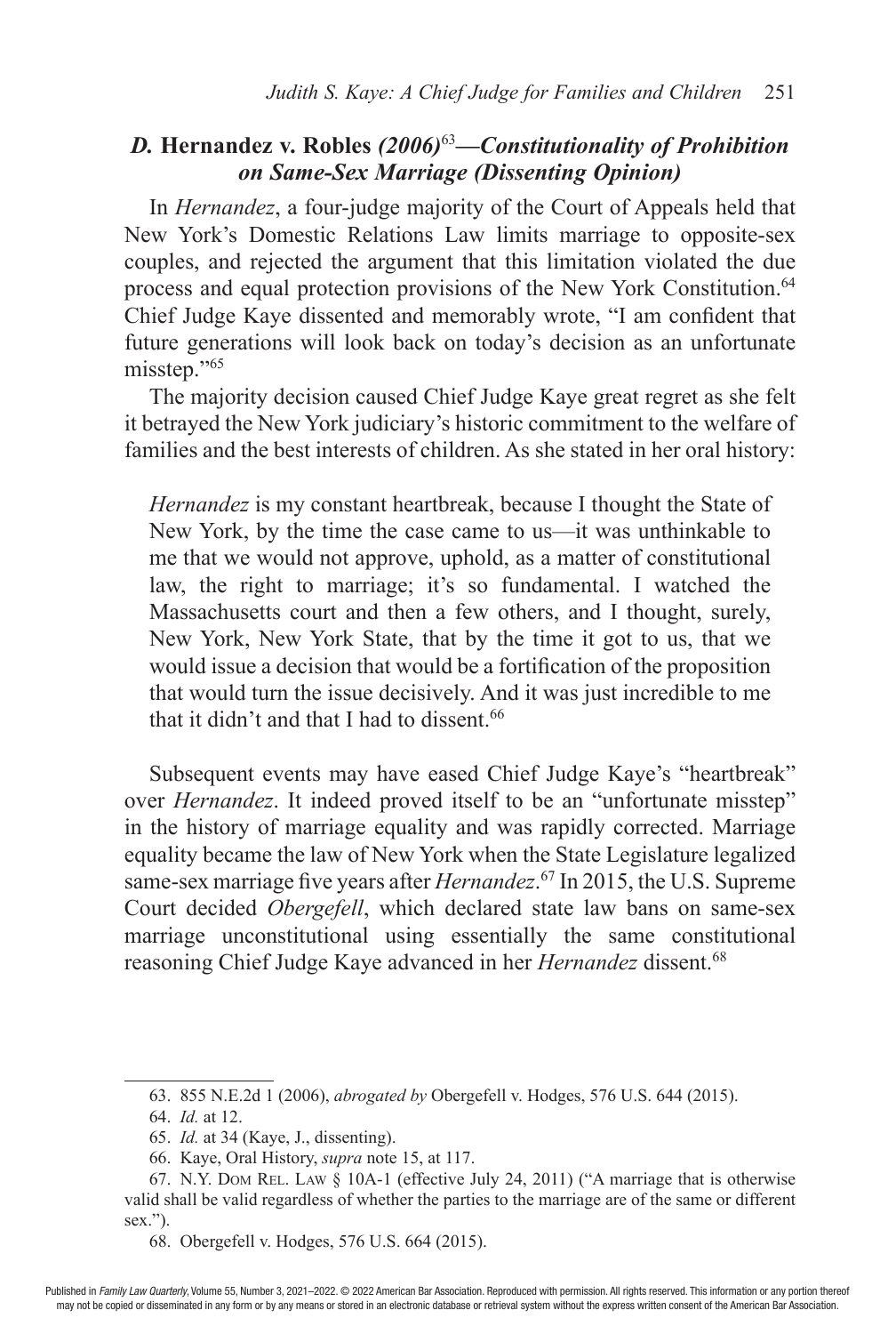### **III. The Problem-Solving Courts**

## *A. The Philosophy of Problem-Solving Judging*

Chief Judge Kaye's family law opinions are a strong basis for her nomination for a place in the family law pioneers' hall of fame. But she accomplished even more for families and children in her capacity as the Chief Judge of the State of New York, the Chief Executive Officer of the New York Court System. In that capacity, she planned and implemented problem-solving courts focused on creating effective responses to challenges such as drug abuse, mental illness, and domestic violence, which are the underlying causes that bring many families to court.

As described on the New York State Court System's website:

Problem-solving courts look to the underlying issues that bring people into the court system, and employ innovative approaches to address those issues. Through intensive judicial monitoring, coordination with outside services, treatment where appropriate, the removal of barriers between courts and increased communication with stakeholders, these courts are able to change the way our system manages cases and responds to individuals, families and communities.<sup>69</sup>

Chief Judge Kaye described the functioning of the problem-solving courts in her oral history:

[T]he traditional way [courts administer cases] is to deal with them by taking the case in and managing it to disposition. The problem-solving courts are a different route, and it's turning the prism just a little bit to figure out whether the interventions—the court intervention, the time the court spends on the case, can be more constructively utilized than simply disposing of the case, the issue. Probably the most typical example would be a young drug offender, somebody—and I'll take the easiest case. Not easy, but most easily demonstrates what I'm trying to say would be a repeat drug user, possessor, drug offender under the laws of the State of New York, who could be arrested and prosecuted and, in the end, maybe, because the process takes so long, would be held, incarcerated, in jail. The sentence could be nothing more than time served. Then the offender goes back, right to the

<sup>69.</sup> *Overview: Problem Solving Courts*, N.Y. State Unified Ct. Sys., http://ww2.nycourts. gov/COURTS/problem\_solving/index.shtml (last visited June 8, 2021).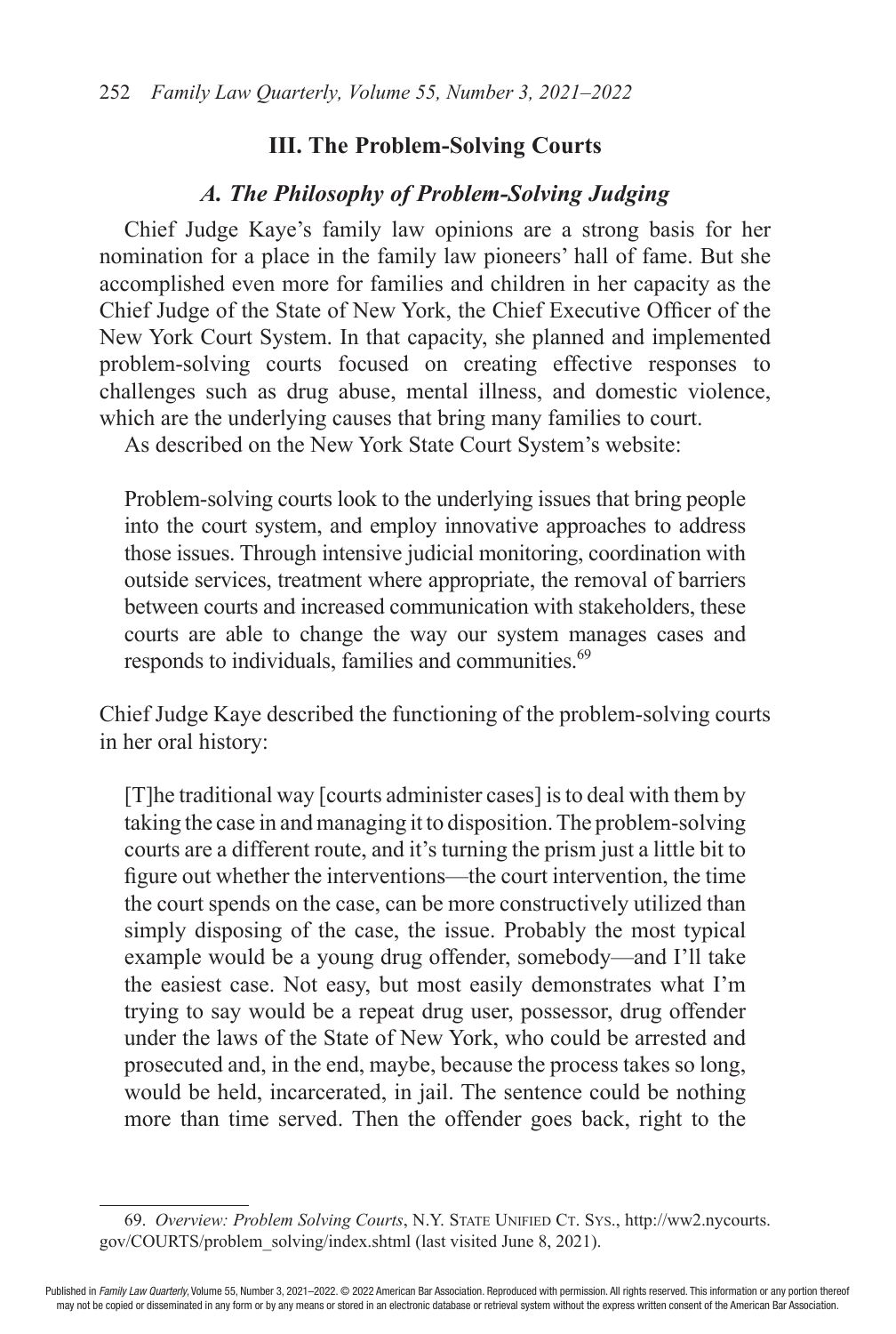same place, and gets arrested again and the process begins again and goes to the same conclusion, until there's a sheet called a rap sheet, which is the sheet of the defendant's encounters with the court system, that is six feet long.

So problem-solving courts are an effort, really, to intercept, to try to reroute the person, take them off that pathway back to the Port Authority Bus Terminal, or prostitution, or graffiti, or illegal vending.<sup>70</sup>

Problem-solving judging reframes traditional notions of what a judge's role is by focusing on it as a potentially positive intervention in the lives of the people who come before the court. The traditional judge's role was famously captured by Chief Justice John Roberts, who said at his confirmation hearing, "it's my job to call balls and strikes and not to pitch or bat."71 Chief Justice Roberts used the umpire analogy to highlight that judges must be above partisanship and seek objectivity and neutrality in disputes that courts adjudicate.

The problem-solving judge can also draw on a baseball analogy the general manager of the family justice system. General managers of baseball teams are responsible for the overall operation of their team. They analyze operations, decide how to allocate the team budget, negotiate contracts, and make trades that benefit the organization and its fans. The team general manager supports player development but also disciplines players and team personnel who deserve it.

The problem-solving family court judge is the general manager of the case team for the families who come before the court. He or she supervises a professional team, gathers resources in the community that might benefit the families and children, and decides how those resources should be used to positively affect individual cases. He or she manages individual cases to provide services to address the underlying problems that the family situation presents and ensure the parties participate in them. On a macro level, in their general manager capacity, problem-solving judges plan and implement changes in how services for the benefit of the children and families who use the court system should be expanded or contracted.

Problem-solving courts have developed in a wide variety of subjects drug abuse, mental illness, adoption, child protection. Many of them

<sup>70.</sup> Kaye, Oral History, *supra* note 15, at 200–01.

<sup>71.</sup> *John Roberts:* "*My Job Is to Call Balls and Strikes and Not to Pitch or Bat,"* CNN: Politics (Sept. 12, 2005), https//www.cnn.com/2005/POLITICS/9/12/Roberts.statement/.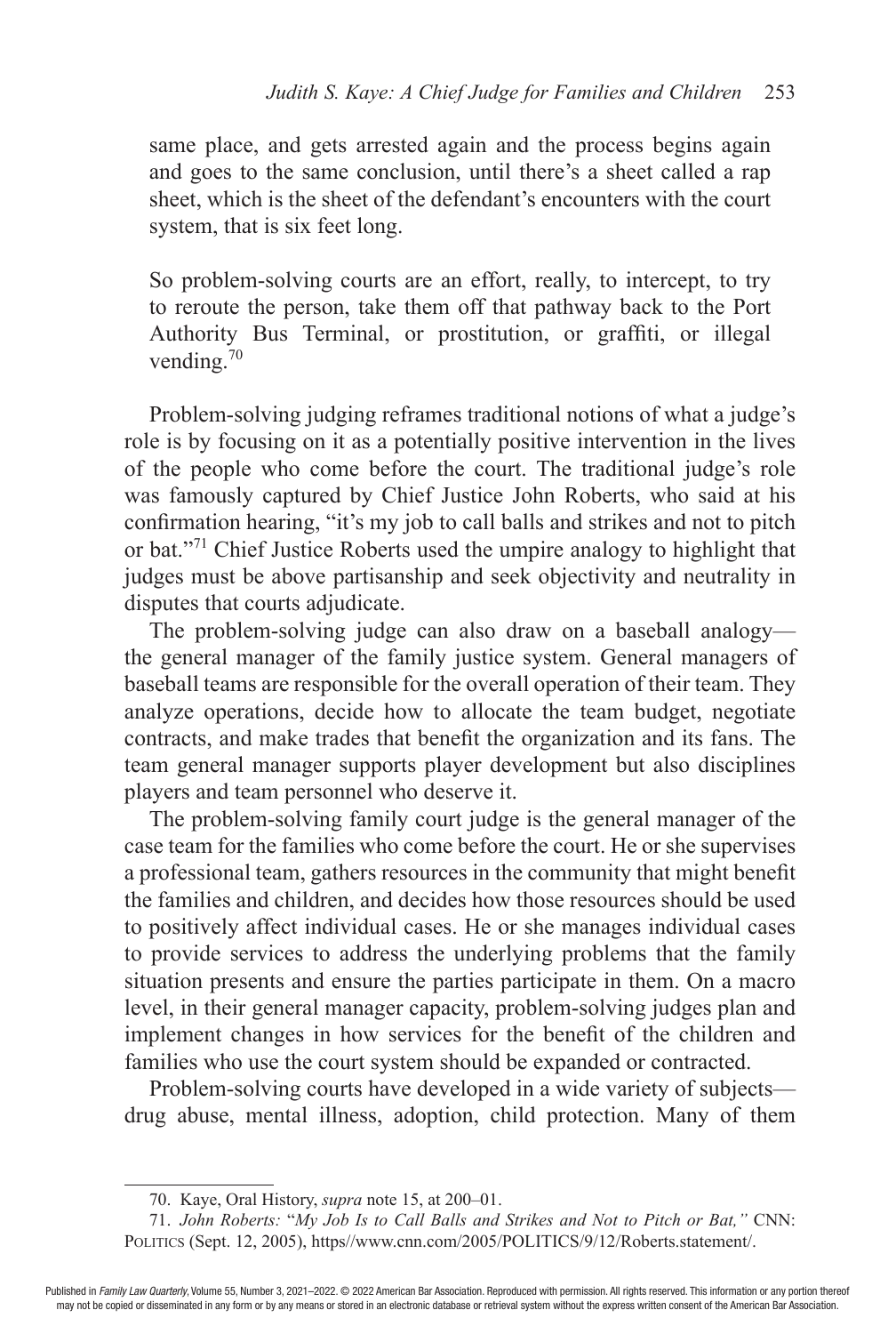deeply affect families and children. As of 2019, there were more than  $3,100$  problem-solving courts in the U.S.<sup>72</sup> Problem-solving judging has gained wide acceptance in the legal and judicial communities and has been endorsed by the Conference of Chief Justices and Conference of State Court Administrators.73

Chief Judge Kaye described the role of a problem-solving judge in an address to the National Council of Juvenile and Family Court Judges:

Judicial leadership is key for championing change to ensure that children and families are better, not worse, off for being in the courts*.* That may not sound like a remarkable discovery—of course we all want to make things better for children and families in the courts. But what I'm talking about goes to the very conception of the judge's role in the process.<sup>74</sup>

By establishing the legitimacy of problem-solving judging, Chief Judge Kaye validated an alternate way of thinking about the role of courts for families and children. Her service as a champion for the idea that courts could be agents for positive change in the lives of parents and children is a major part of her legacy.

### *B. Integrated Domestic Violence Courts*

Chief Judge Kaye especially focused on the development of Integrated Domestic Violence (IDV) courts to systematically address the needs of victims and their children. Chief Judge Kaye traced her focus to a particularly tragic case in Westchester in March 1993 in which a woman was given an order of protection against her husband but was murdered less than two weeks later. Her husband then committed suicide.75 The conclusion Chief Judge Kaye eventually reached from analyzing what happened in that case and others was that issuing an order of protection

<sup>72.</sup> Paul A. Haskins, *Problem-Solving Courts: Fighting Crime by Treating the Offender*, Nat'l Int. Just. J., Nov. 2019, at 70, 71, https://www.ojp.gov/pdffiles1/nij/252721.pdf.

<sup>73.</sup> In Support of Problem-Solving Courts, Conf. of Chief Justs. Res. 22 & Conf. of State Ct. Adm'rs Res. 4 (Aug. 3, 2000), https://ccj.ncsc.org/\_\_data/assets/pdf\_file/0017/23462/08032000 in-support-of-problem-solving-courts.pdf.

<sup>74.</sup> Hon. Judith S. Kaye, *Strategies and Need for Systems Change: Improving Court Practice for the Millennium*, 38 FAM. & CONCILIATION CTS. REV. 159, 162 (2000) (Address to Millennium Conf. of the Nat'l Council of Juvenile & Fam. Ct. Judges, Washington, D.C. Nov. 15, 1999) (emphasis added); *see* also Judith S. Kaye, *Delivering Justice Today: A Problem-Solving Approach*, 22 Yale L. & Pol'y Rev. 125, 129–30 (2004).

<sup>75.</sup> Kaye, Oral History, *supra* note 15, at 122.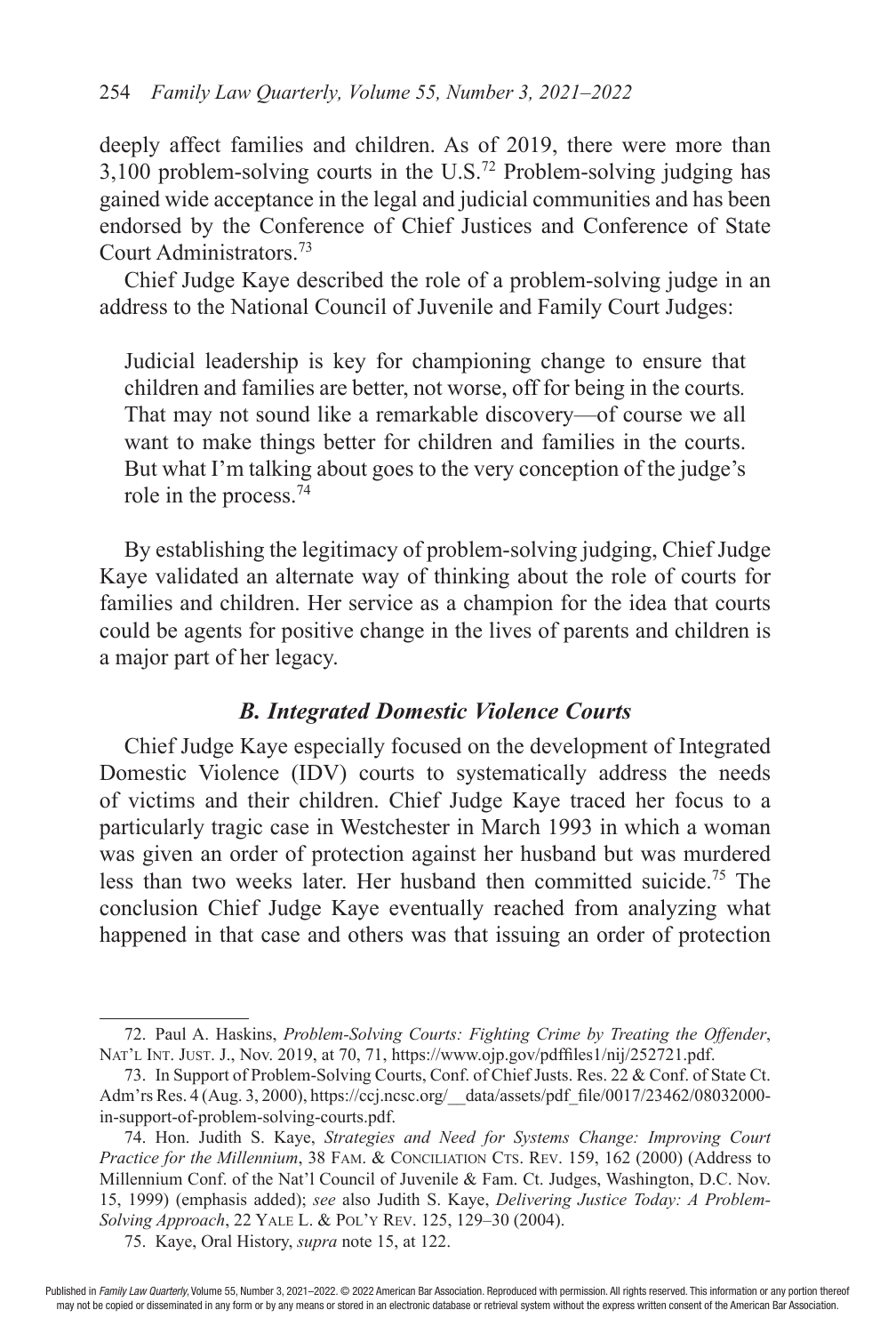was not sufficient to meet the needs of domestic violence victims; rather, courts dealing with domestic violence cases should take a coordinated approach, and services for victims and children had to be made available to them as part of the court process.

Chief Judge Kaye recognized that the notoriously complex New York trial court structure tolerated different courts responding to the same victim and perpetrator of domestic violence with conflicting orders, timetables, and resources. She thus fermented the creation of the IDV courts based on the foundational one-judge, one-family organizational principle of unified family courts to meet those needs:

[T]oday we have domestic violence courts. Because of our fractured court system, you could have a case of, for example, if there were some act of violence or an assault, you could have a case in Criminal Court. You could have a case—the same parties simultaneously—in the Family Court, if there was some issue concerning the children. And simultaneously, you could have a separate case in the Supreme Court, if there was some issue relating to the marriage. That serves people who want to subvert the system and agonize the litigant, because what you need—I think always it's good, but particularly in domestic violence cases, what the judge needs is very comprehensive information. You really need to know everything about the parties involved and their situation, and when you have a single, integrated domestic violence court which is supported by the resources and the people—I mean, like, where is a person going to live if she has to leave home, or what about the children going to school, or where's the next meal going to come from? You need people who take these matters very seriously and very comprehensively, and address the situation. . . .

So I think we have learned as a court system and as a society, we have learned a great deal more about domestic violence—not that it doesn't still go on and that we don't have a lot more to learn. But fortunately, I think our consciousness was really awakened by events back in 1993.76

<sup>76.</sup> Kaye, Oral History, *supra* note 15, at 123–24.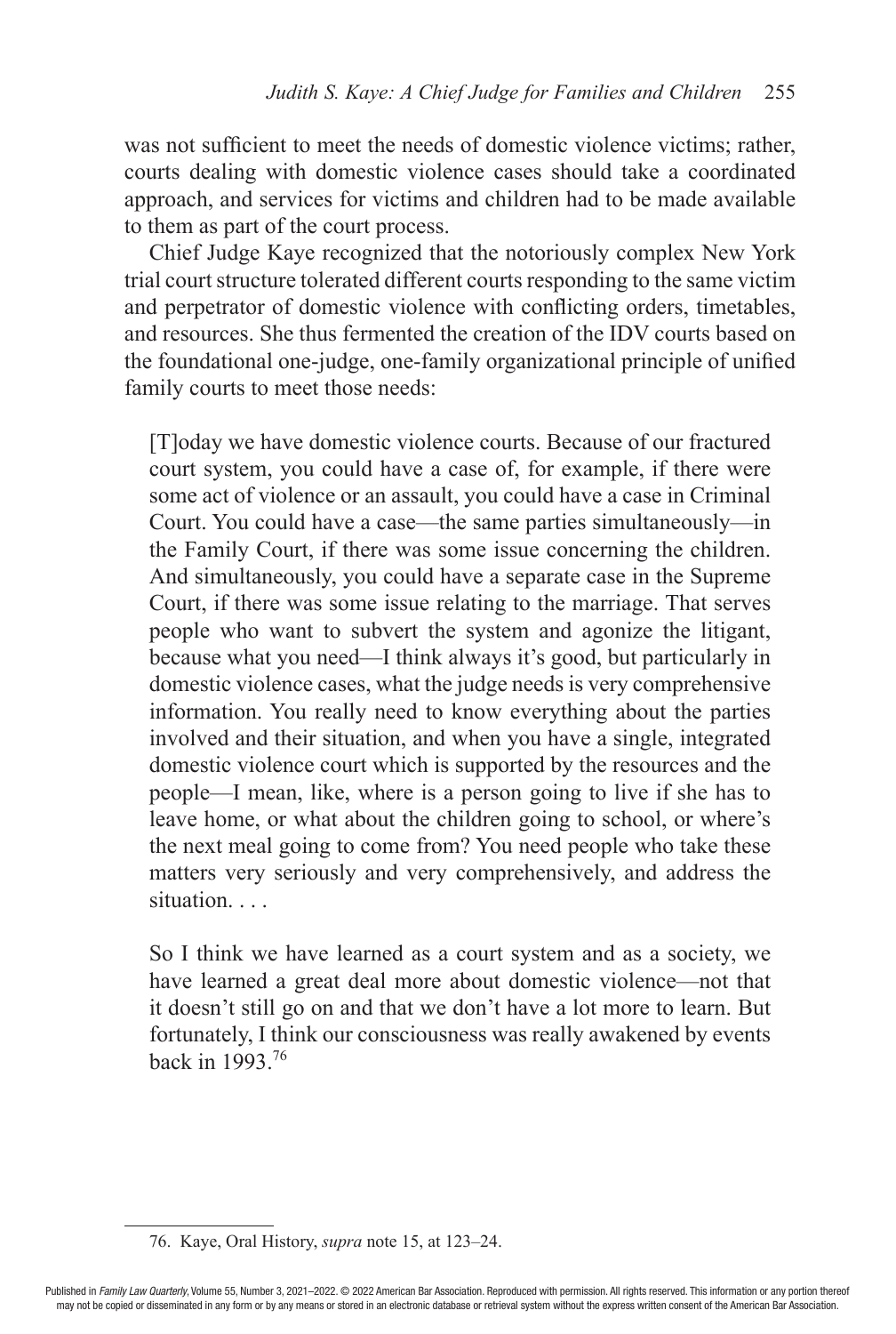Today, the New York State Court System has established more than 40 IDV courts based on the model of one family–one judge.<sup>77</sup> "The[se] [IDV] courts seek to achieve more informed judicial decision-making, fewer conflicting orders, improved service delivery to victims and their children, and a more efficient and comprehensible case processing system."78 They are also the legacy of the victim of domestic violence in Westchester who sparked Chief Judge Kaye's commitment to creating a judicial system responsive to the needs of victims and their children.

#### **IV. Establishing the Role of the Attorney for the Child**

In 2008 Chief Judge Kaye definitely resolved previous uncertainty about the role of the Attorney for the Child (AFC) by issuing Rule 7.2 of the Rules of the Chief Judge, which held AFCs to similar standards of professionalism and advocacy as a lawyer representing an adult.<sup>79</sup> The voices of children, she believed, should be heard in legal proceedings that greatly affected them.<sup>80</sup> They were thus entitled to a lawyer playing a traditional advocate's role guided by what the client wanted to achieve, not what the lawyer thought was good for the client.<sup>81</sup> Chief Judge Kaye rejected the idea that AFCs were, in effect, informal guardians for children who were free to substitute their judgment for that of their child-client.

AFCs may be appointed in many different types of cases—e.g., custody, juvenile delinquency, foster care review, persons in need of supervision, etc.82 The difference between representation by an AFC functioning as a traditional lawyer representing an adult and a best interests lawyer is profound for a child client. For example, assume a 12-year-old child

<sup>77.</sup> *New York State's Integrated Domestic Violence Model: Results from Four Recent Studies*, Ctr. forCt. Innovation, https://www.courtinnovation.org/publications/new-york-statesintegrated-domestic-violence-court-model-results-four-recent-studies?gclid=CjwKCAjwqvyF BhB7EiwAER786fXzuYOfFN0FFk9e-4B77QGF7SWpOjmYMazfliRV1jjCksF4mKieBRoCa G4QAvD\_BwE (last visited June 8, 2021); *see also* Amanda B. Cissner, Sarah Picard-Fritsche & Michael Rempel, *New York State's Integrated Domestic Violence Court Model: Results from Four Recent Studies*, 2014 Domestic Violence Rep., Apr./May, at 51, 51.

<sup>78.</sup> *Id.*

<sup>79.</sup> N.Y. Comp. Codes R. & Regs. tit. 22, § 7.2 (2021) (issued 2007); *see also* Merril Sobie, *The Attorney for the Child Comes of Age*, N.Y.L.J. (Apr. 5, 2021), https://www.law.com/ newyorklawjournal/2021/04/05/the-attorney-for-the-child-comes-of-age/.

<sup>80.</sup> N.Y. FAM. CT. Act § 249 (2021).

<sup>81.</sup> *Id.*

<sup>82.</sup> *Id.* § 249(a). Counsel is required for juvenile delinquency, child welfare, person in need of supervision, and other listed proceedings, and may be appointed in custody or other proceedings. *Id.*; *see also* Model Act Governing the Representation of Children in Abuse, Neglect and DEPENDENCY PROCEEDINGS § 1(c)–(d) (AM. BAR Ass' n 2011), https://www-media.floridabar.org/ uploads/2017/09/171018-ABA-Model-ADAC.pdf [hereinafter ABA MODEL ACT].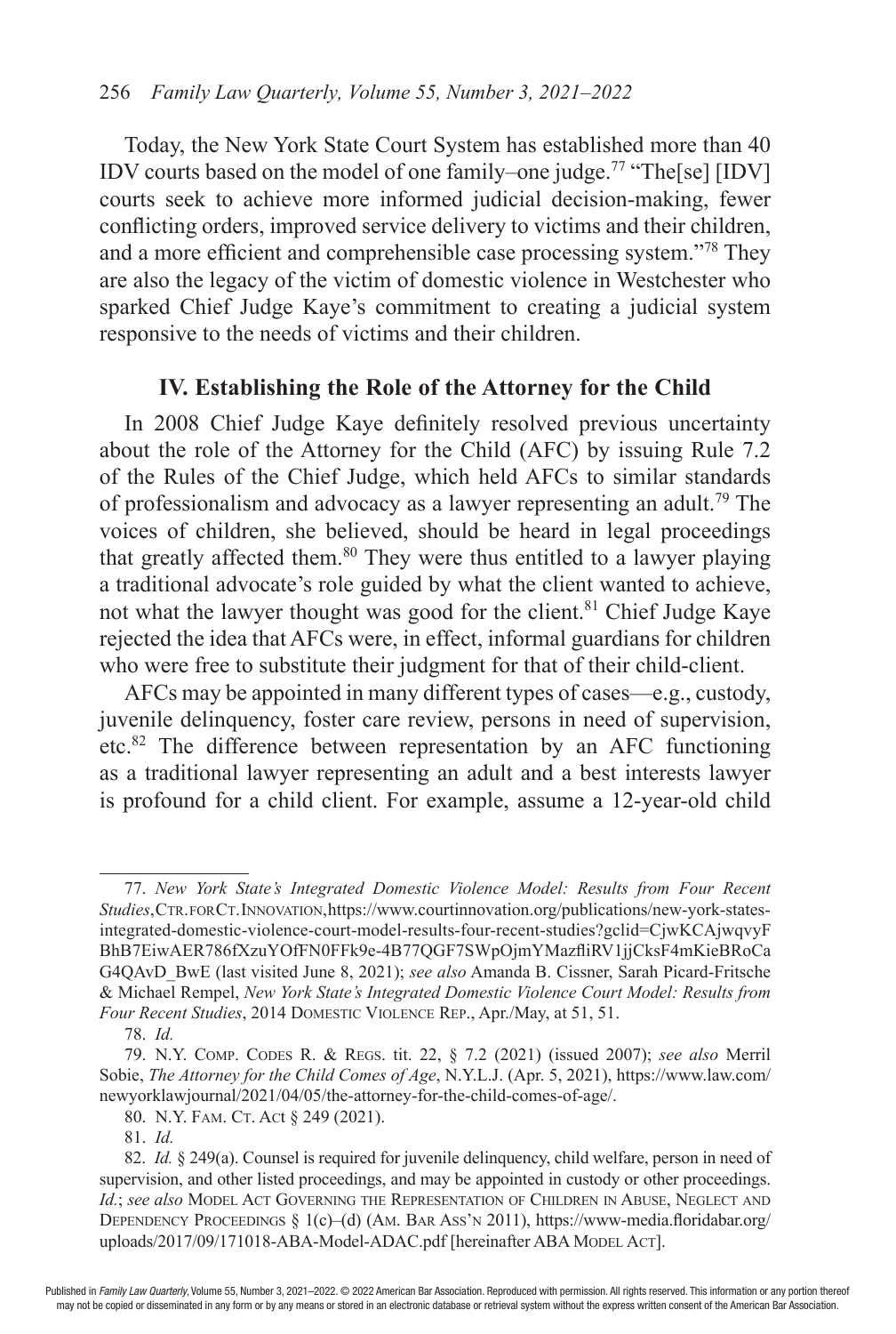wants to live primarily with his mother following a divorce. An AFC following an adult model of representation would advocate for the child to live primarily with his mother. Assume, however, that an AFC who follows a "best interests" model of representation believes that the child's relationship with the father is more important than the child's relationship with the mother and the mother's parenting style is too dogmatic and authoritarian. That lawyer might conclude that the child's preference for the mother is not in the child's best interests and "override" the preference by advocating for placement with the father. A best interests lawyer believes that the child-client's preferences can be "overridden" by an adult representative, much in the way that a guardian can "override" a ward's preferences because the ward is incompetent to make such a decision.

Until Chief Judge Kaye issued Rule 7.2, even the term used in New York for lawyers for children—law guardian—reflected the ambiguity in the philosophy of representing children. "Law" reflected the traditional client-driven "like an adult" philosophy of lawyering, while "guardian" signified the "best interests" approach.<sup>83</sup> Two fundamentally different approaches to representing a child client were merged into a single phrase. The value preferences of the lawyer appointed to represent the child about which approach to follow governed.<sup>84</sup> "Representation was frequently grounded upon the subjective views of appointed counsel; child 'A' hence received vastly different representation than child 'B'."<sup>85</sup>

Exercising her administrative powers, Chief Judge Kaye rejected "best interests" representation and issued a rule that codified the policy that children are entitled to the same model and quality of advocacy as adults.<sup>86</sup> Rule 7.2 referred to the child's representative as the "attorney for the child" (as opposed to law guardian). The rule—which is still in effect—clarifies the nature of the representation child-clients should receive:

(b) The attorney for the child is subject to the ethical requirements applicable to all lawyers, including but not limited to constraints on: ex parte communication; disclosure of client confidences and attorney work product; conflicts of interest; and becoming a witness in the litigation.

<sup>83.</sup> See ABA Model Act, *supra* note 82, § (1)(c), for more precise definitions of "Child's Lawyer" as distinct from "Best Interests Advocate."

<sup>84.</sup> Sobie, *supra* note 79.

<sup>85.</sup> *Id.*

<sup>86.</sup> *Id.*; *see* N.Y. Comp. Codes R. & Regs. tit. 22, § 7.2 (2021).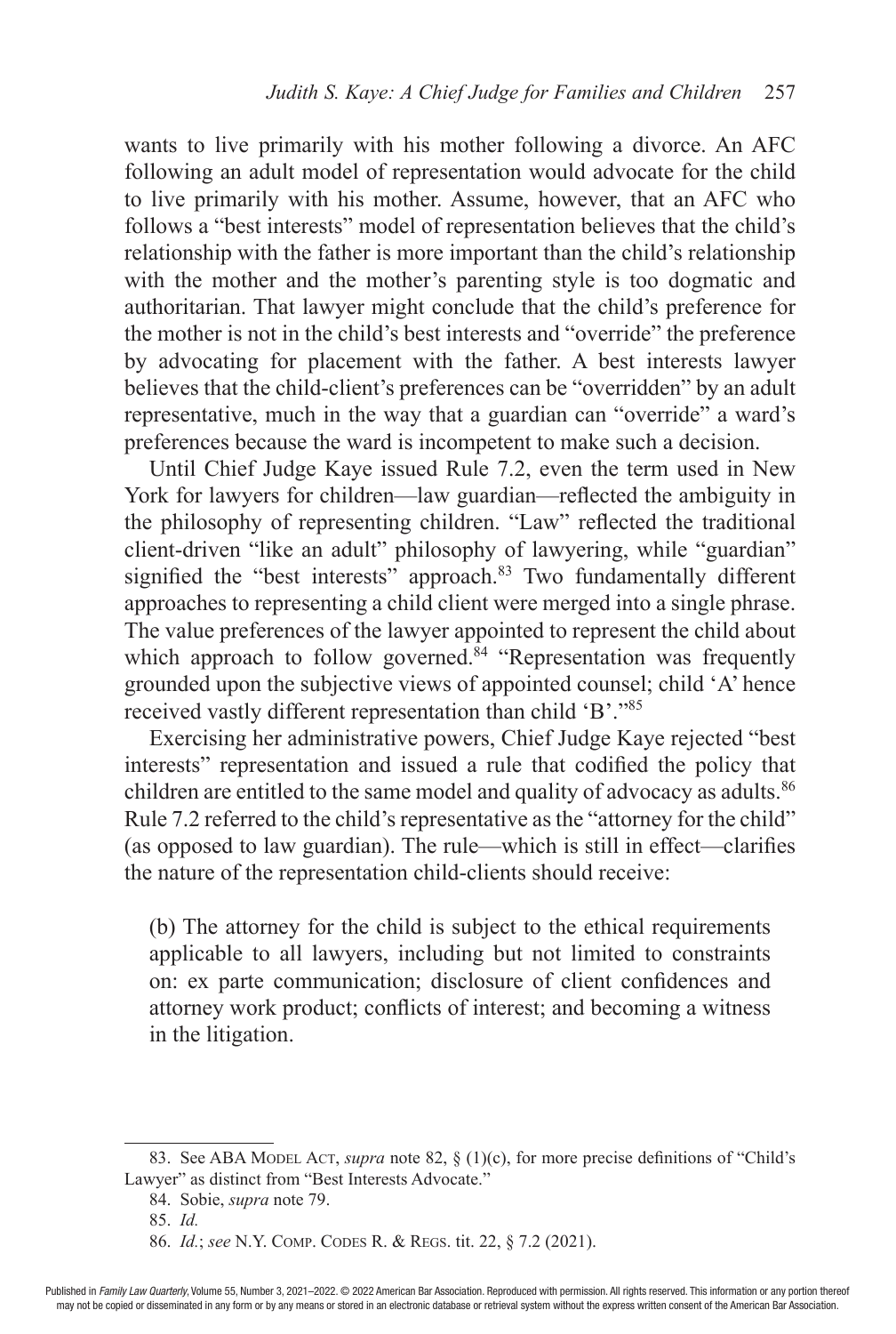#### 258 *Family Law Quarterly, Volume 55, Number 3, 2021–2022*

(c) In juvenile delinquency and person in need of supervision proceedings, where the child is the respondent, the attorney for the child must zealously defend the child.

(d) In other types of proceedings, where the child is the subject, the attorney for the child must zealously advocate the child's position.

(1) In ascertaining the child's position, the attorney for the child must consult with and advise the child to the extent of and in a manner consistent with the child's capacities, and have a thorough knowledge of the child's circumstances.

(2) If the child is capable of knowing, voluntary and considered judgment, the attorney for the child should be directed by the wishes of the child, even if the attorney for the child believes that what the child wants is not in the child's best interests. The attorney should explain fully the options available to the child, and may recommend to the child a course of action that in the attorney's view would best promote the child's interests.

(3) When the attorney for the child is convinced either that the child lacks the capacity for knowing, voluntary and considered judgment, or that following the child's wishes is likely to result in a substantial risk of imminent, serious harm to the child, the attorney for the child would be justified in advocating a position that is contrary to the child's wishes. In these circumstances, the attorney for the child must inform the court of the child's articulated wishes if the child wants the attorney to do so, notwithstanding the attorney's position.87

Firmly establishing that an AFC ordinarily has the same responsibility to his or her client as a lawyer for an adult is another landmark achievement in Chief Judge Kaye's portfolio of progress for parents and children in the legal system. Chief Judge Kaye's rule generated ripples of additional reform as its philosophy became a foundational part of family law proceedings. Two years after the rule was promulgated, in 2010, the New York legislature amended the relevant section of the Family Court

<sup>87.</sup> N.Y. Comp. Codes R. & Regs. tit. 22, § 7.2(b)–(d) (2021).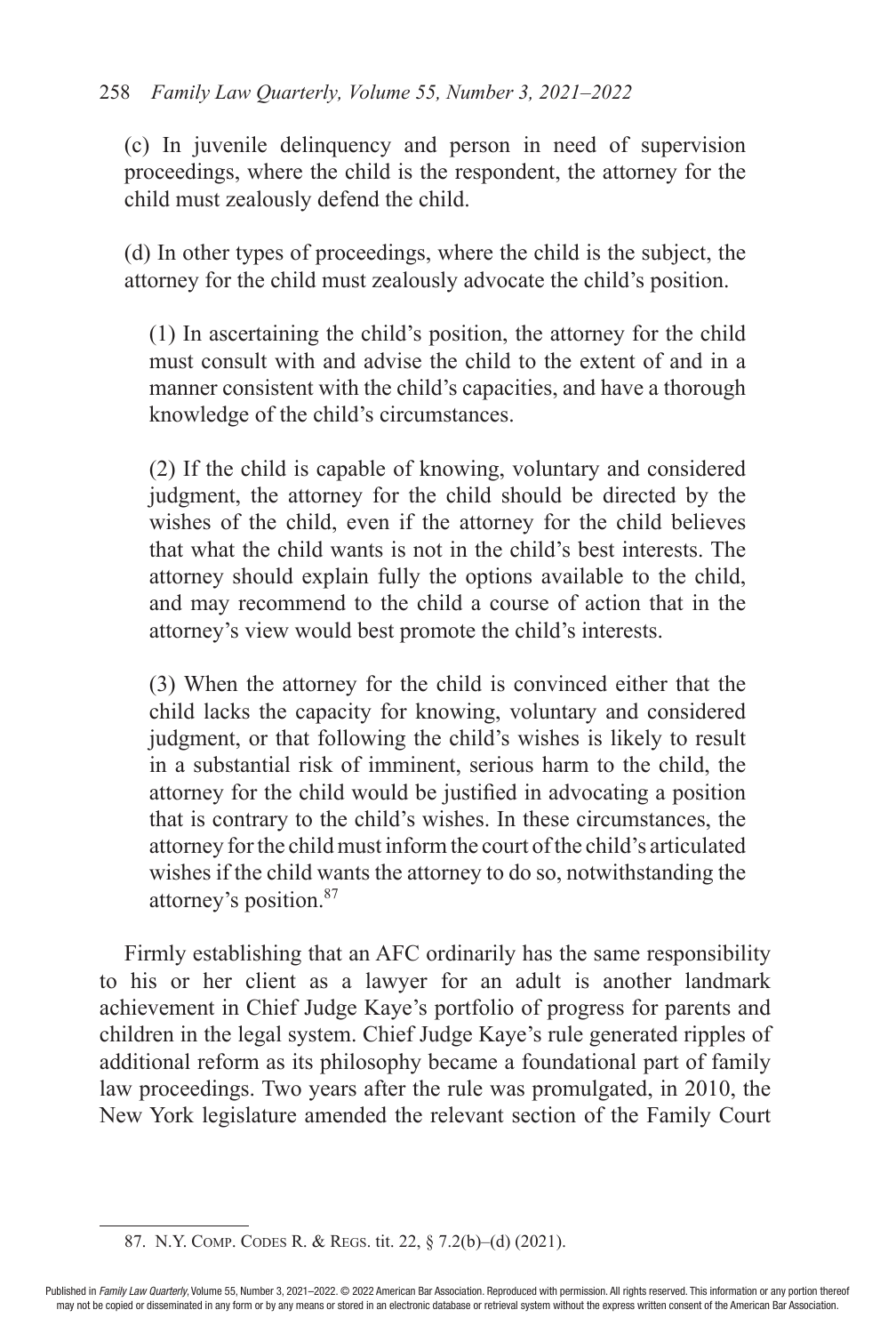Act, substituting the words "attorney for the child" for "law guardian."<sup>88</sup> Citing Chief Judge Kaye's rule, subsequent cases reinforced the idea that attorneys for children should be vigorous advocates for their client's preferences rather than their perception of their client's best interests.89

#### **V. The Permanent Judicial Commission on Justice for Children**

In her 2011 oral history, Chief Judge Kaye traced her passion for bettering the lives of families and children in court to her becoming chair of the New York State Permanent Judicial Commission on Justice for Children in 1988:

I want to step back—a couple of decades, in fact—to the mideighties, when Sol Wachtler . . . became the Chief Judge, replacing Larry Cooke, his idea was to have a commission, he called it the Permanent Judicial Commission on Justice for Children. And he told me, I remember at the time, that when word went out that this commission was being organized, he had more people submitting their names, wanting to be part of this than for anything else he had done. And for, I guess, a couple of years, the commission sort of stumbled along. It never really got going well, and he would talk to me about it from time to time, until once he said to me—I think it had to be around 1988—he said, "Why don't you take over this commission? I think you'd really enjoy it." And I said, "That's ridiculous, you know, I've spent my life in commercial subjects; I don't know anything about this area of the law, that everything is in acronyms that I can't figure out, and I think it would be a mistake." But he persisted and ultimately, I stepped into the role as co-chair, with Ellen Schall as my—now the Dean of the Wagner School of Public Policy at New York University—as my co-chair. So together we co-chaired that commission for a couple of years, until Ellen one day told me that she was going to leave me; she felt I could do it on

<sup>88.</sup> N.Y. FAM. CT. ACT § 242 (2021); see also Representation of Children, 2010 N.Y. Sess. Laws ch. 41 (A. 7805-B) (McKinney 2021).

<sup>89.</sup> *See* Jennifer V.V. v. Lawrence W.W., 130 N.Y.S.3d 121 (App. Div. 2020) ("best interests" determination made by court not AFC); Silverman v. Silverman, 129 N.Y.S.3d 86 (App. Div. 2019) (reversing trial court custody determination because AFC stated child's preference but used litigation tactics that undermined child's position); Newton v. McFarlane, 103 N.Y.S.3d 445 (App. Div. 2019) (child has right to appeal adverse custody determination against child's preferences); *see generally* Sobie, *supra* note 79.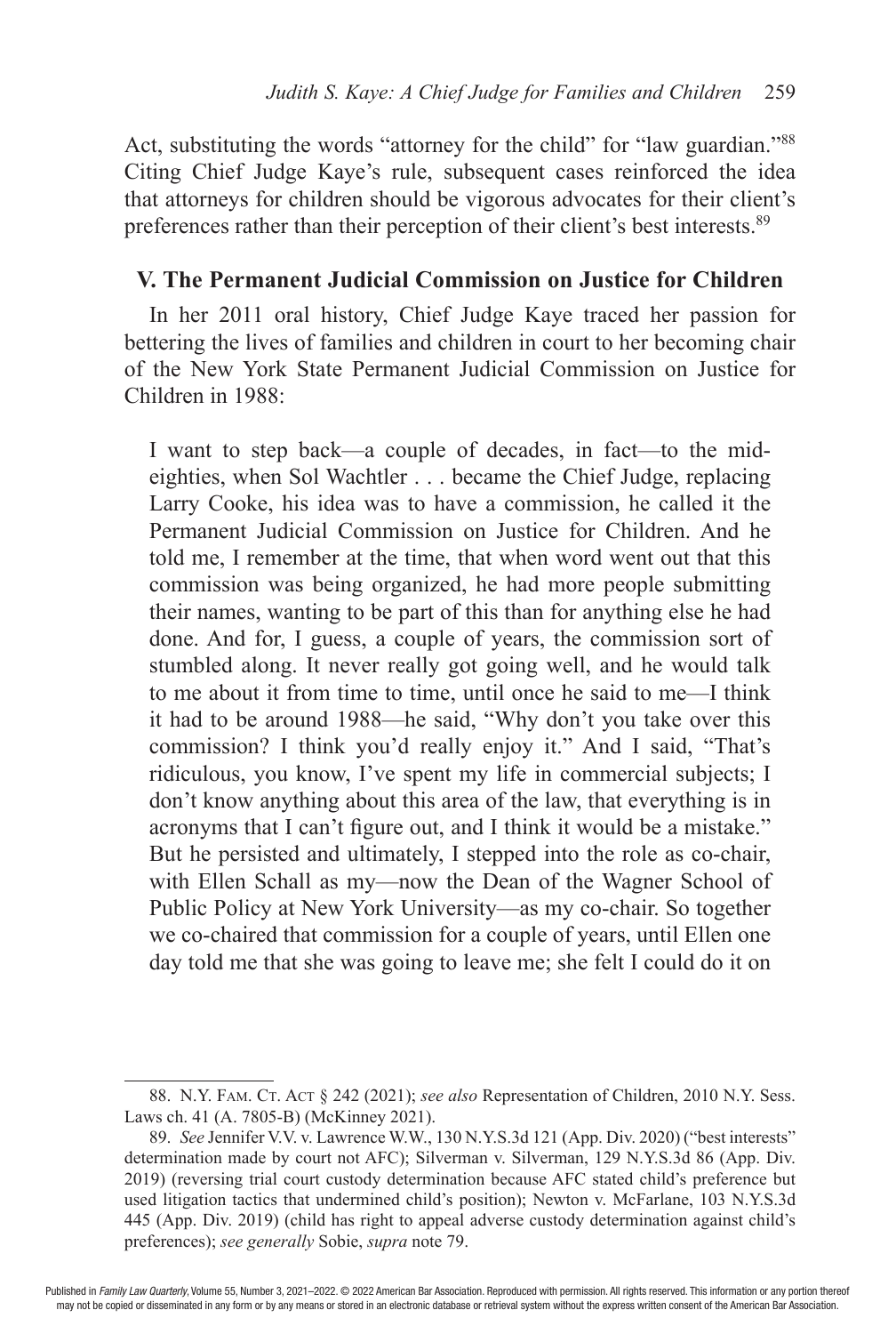my own. And to this day, I chair the Permanent Judicial Commission on Justice for Children. It is a centerpiece of my life.<sup>90</sup>

Under Chief Judge Kaye's leadership, the Commission brought about systemic reform to benefit families and children—including convening stakeholders, conducting research, developing pilot projects, creating written materials and tools, presenting trainings, and initiating efforts to change policy and practice through changes in rules and legislation.

At its inception, the Commission predominantly targeted its efforts toward the youngest children coming before the courts—securing early intervention, establishing a statewide system of Children's Centers in the Courts, improving court proceedings, promoting the healthy development of children in foster care, and focusing on the needs of infants involved in child welfare proceedings. The Children's Centers were an especially notable Commission project. They provided a "safe haven" for children who accompany their parents to court.<sup>91</sup>

Today there are more than thirty centers in New York State, serving more than 51,000 children annually. These children centers provide a two-pronged service: (1) quality drop-in child care services while their caregivers attend to court business; and (2) a site—possibly the only place until a child enters school—where families can learn about and gain access to vital services such as Early Intervention, Head Start, WIC, and Food Stamps.<sup>92</sup>

In 1994, the New York State Court of Appeals designated the Commission to implement the New York State Court Improvement Project ("CIP"), a federally funded project to assess and improve foster care, termination of parental rights and adoption proceedings.<sup>93</sup>

Since 2006, the Commission has expanded its focus to include older youth involved with the courts. Chief Judge Kaye commented on that focus in her oral history and described in part how the Commission developed one of its signature initiatives—changing school disciplinary practices to keep kids in school and out of court:

<sup>90.</sup> Kaye, Oral History, *supra* note 15, at 117–18.

<sup>91.</sup> Anthony J. Sciolino, *The Changing Role of the Family Court Judge: New Ways of Stemming the Tide*, 3 CARDOZO PUB. L. POL'Y & ETHICS J. 395, 408 (2005).

<sup>92.</sup> *Id.* at 409–10.

<sup>93.</sup> *Id.* at 409.

Published in *Family Law Quarterly*, Volume 55, Number 3, 2021–2022. © 2022 American Bar Association. Reproduced with permission. All rights reserved. This information or any portion thereof may not be copied or disseminated in any form or by any means or stored in an electronic database or retrieval system without the express written consent of the American Bar Association.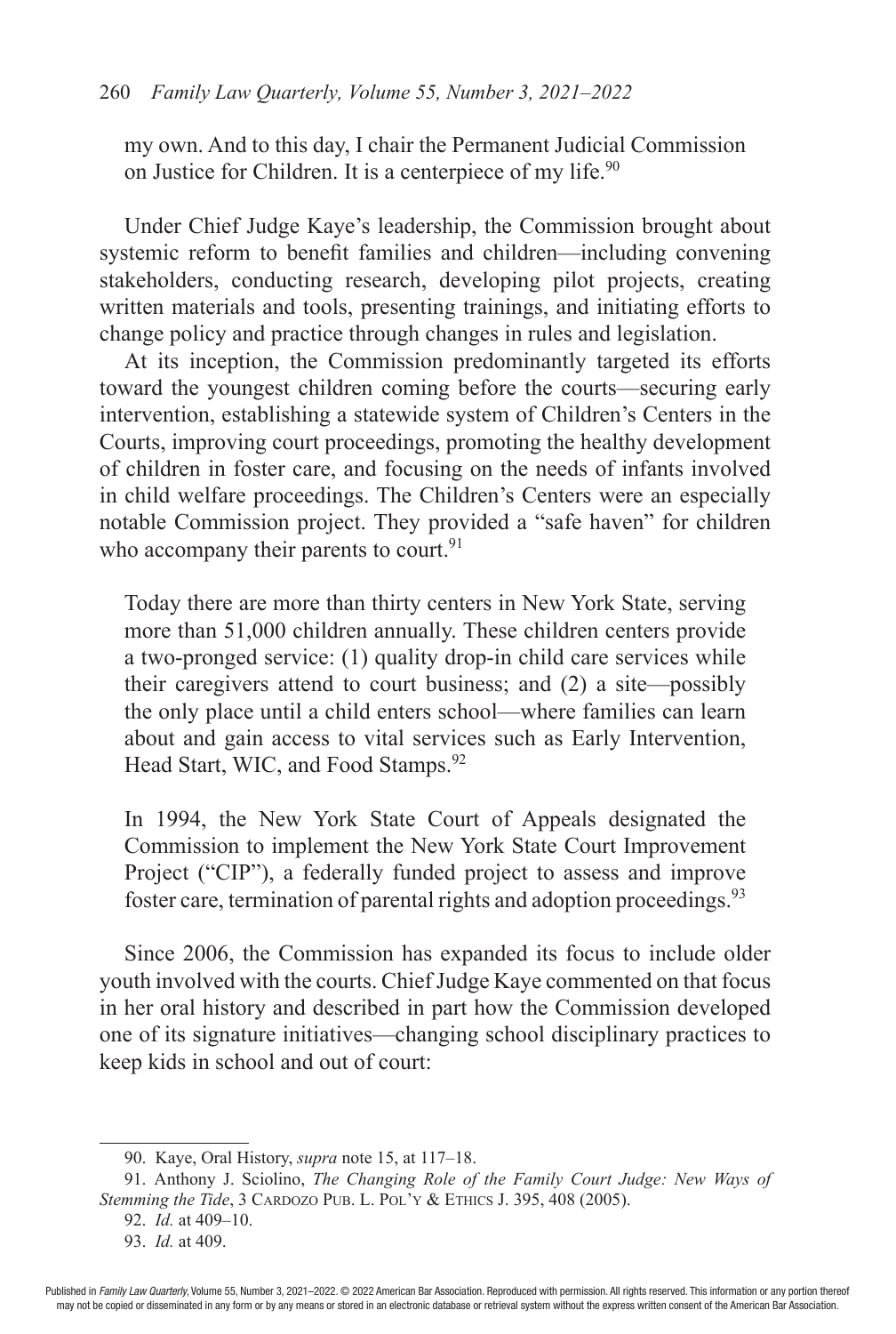Well, I think what I feel good about right now is that first of all, this has been a tremendous interest of mine through the Permanent Judicial Commission on Justice for Children. I told you we changed our lens from zero-to-three to adolescents, as a kind of a last clear chance, and the Commission has been working on projects around adolescents. And lo and behold, the sea has changed around us. I think it's just so terrific that I pick up the paper every day and I see a task force on out-of-state placements for young children and how damaging that is. I see the State of Texas, which has 900,000 pieces of data on children from the seventh grade through graduation and beyond about the effects of school discipline on children. I see this with brain research on adolescent children. It seems to me that the air is alive with interest in reaching out to adolescents to keep them out of our prisons, out of our courts. You know, the only way you get to prison is through the court, so when I say keep them out of prison—nobody goes voluntarily. So keep them out of the courts; keep them in their schools. Let's figure out what to do with them after that, but keep them in their schools. And it's very exciting to me that as we have been pursuing this path, that it's just bubbling all around us, to the point where a foundation actually reached out to me. I still am not comfortable raising money—it's something I never had to do as a judge—and they came to me to say that they would fund a nationwide summit. And I think they see what I've told you I see about my life as Chief Judge, which is my ability to convene the most knowledgeable people, dedicated people, to do something really important about this issue.<sup>94</sup>

#### **VI. A Chief Judge for Families and Children**

Through her opinions and administrative achievements, Chief Judge Kaye played an extraordinary role in modernizing the New York State judicial system's understanding and treatment of families. No one expected that focus and those achievements when Judge Kaye was first appointed. In her 2016 obituary, the *New York Times* noted that the judicial nominating commission's 1983 list of seven candidates for the vacancy on the Court of Appeals, which Chief Judge Kaye filled by appointment from Governor Mario Cuomo, included two women: a sitting State Supreme Court justice who had served as president of the Women's Bar Association; and Chief Judge Kaye, "whom the association, in contrast to other bar groups, rated

<sup>94.</sup> Kaye, Oral History, *supra* note 15, at 256–57.

Published in Family Law Quarterly, Volume 55, Number 3, 2021-2022. © 2022 American Bar Association. Reproduced with permission. All rights reserved. This information or any portion thereof may not be copied or disseminated in any form or by any means or stored in an electronic database or retrieval system without the express written consent of the American Bar Association.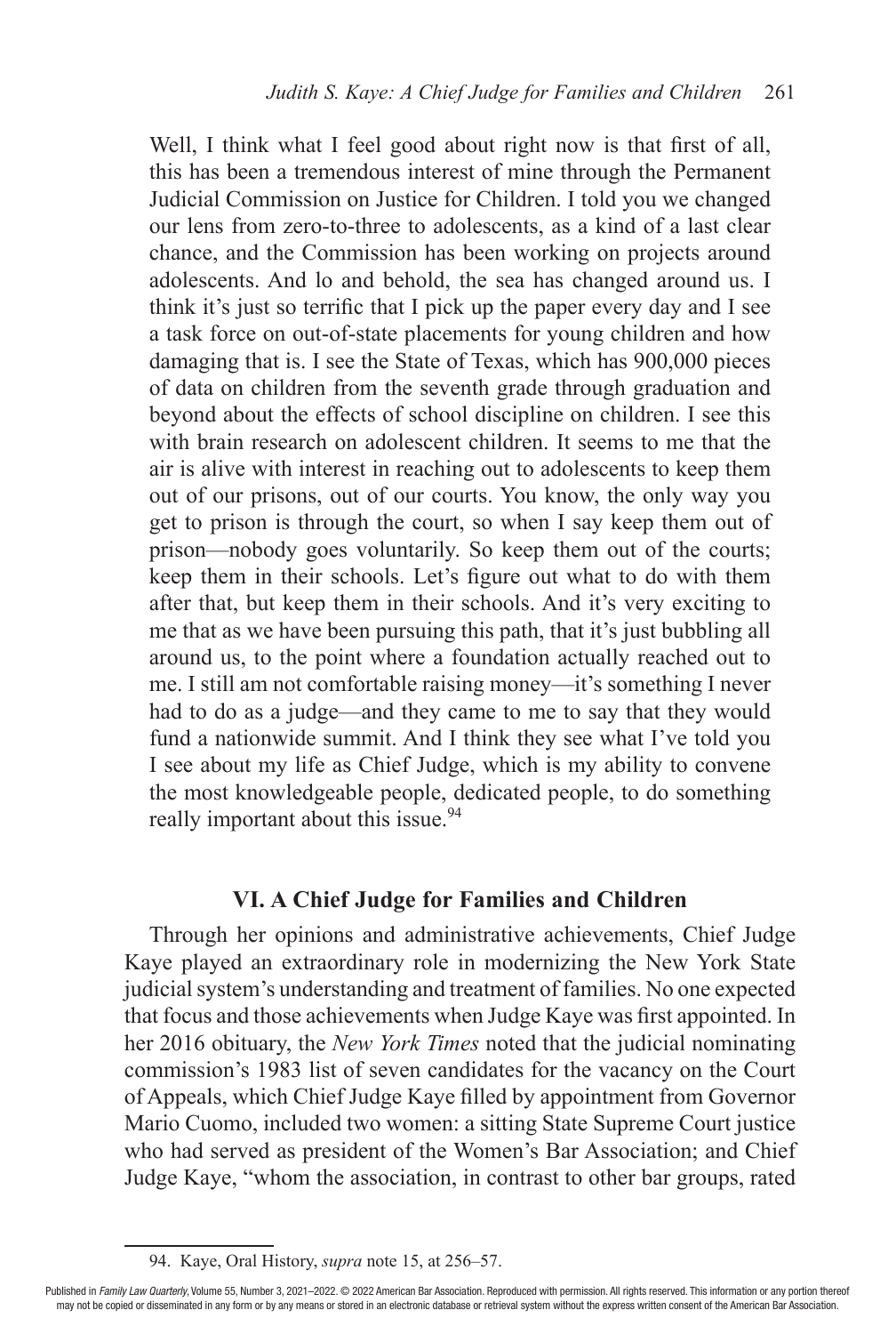not qualified."95 When Governor Cuomo appointed Chief Judge Kaye anyway, despite the rating from the Women's Bar Association, the *New York Times* reported that Marjorie E. Karowe, then the president of the women's bar group, called Governor Cuomo's decision "unfortunate."<sup>96</sup> The *New York Times* then reported: "By 2008, Ms. Karowe had reversed her verdict. 'Judge Kaye,' she said, 'has proved herself to be a remarkable chief judge.""97

Chief Judge Kaye's focus on the welfare of families and children evolved and expanded over a long career. A full exploration of her motives and methods awaits a longer scholarly examination. A few takeaways about her philosophy of bringing about change in a complex judicial system where stakeholders (often judges) are resistant to change are, however, appropriate.

#### *A. Develop Consensus.*

Chief Judge Kaye understood the importance of developing consensus in support of change, whether among her colleagues on the Court of Appeals or stakeholders in a proposed judicial system reorganization.

## *B. Treat Your Opposition Seriously and Generously, but Move Forward, if Necessary, Without Them.*

Chief Judge Kaye was hardly a naïve optimist. She knew there would always be resistance to the reforms that she advocated for that had to be contended with. She described her generous approach to her opposition in her oral history:

I got a . . . lesson, too, once we announced our reforms [new rules for the divorce bar's relationship with clients] which is the word "pushback." People hollered and screamed and carried on when we announced what the reforms were, and hollering and carrying on and screaming is the typical reaction to everything you try to change. I call it "pushback." I became very familiar with pushback and even more familiar with "push forward," because the change was necessary—change was good. It was just tough. I shouldn't be too arrogant in saying that, because it's very easy to advocate for change when you are the person imposing change. It's a lot harder

<sup>95.</sup> Roberts, *supra* note 1.

<sup>96.</sup> *Id.*

<sup>97.</sup> *Id.*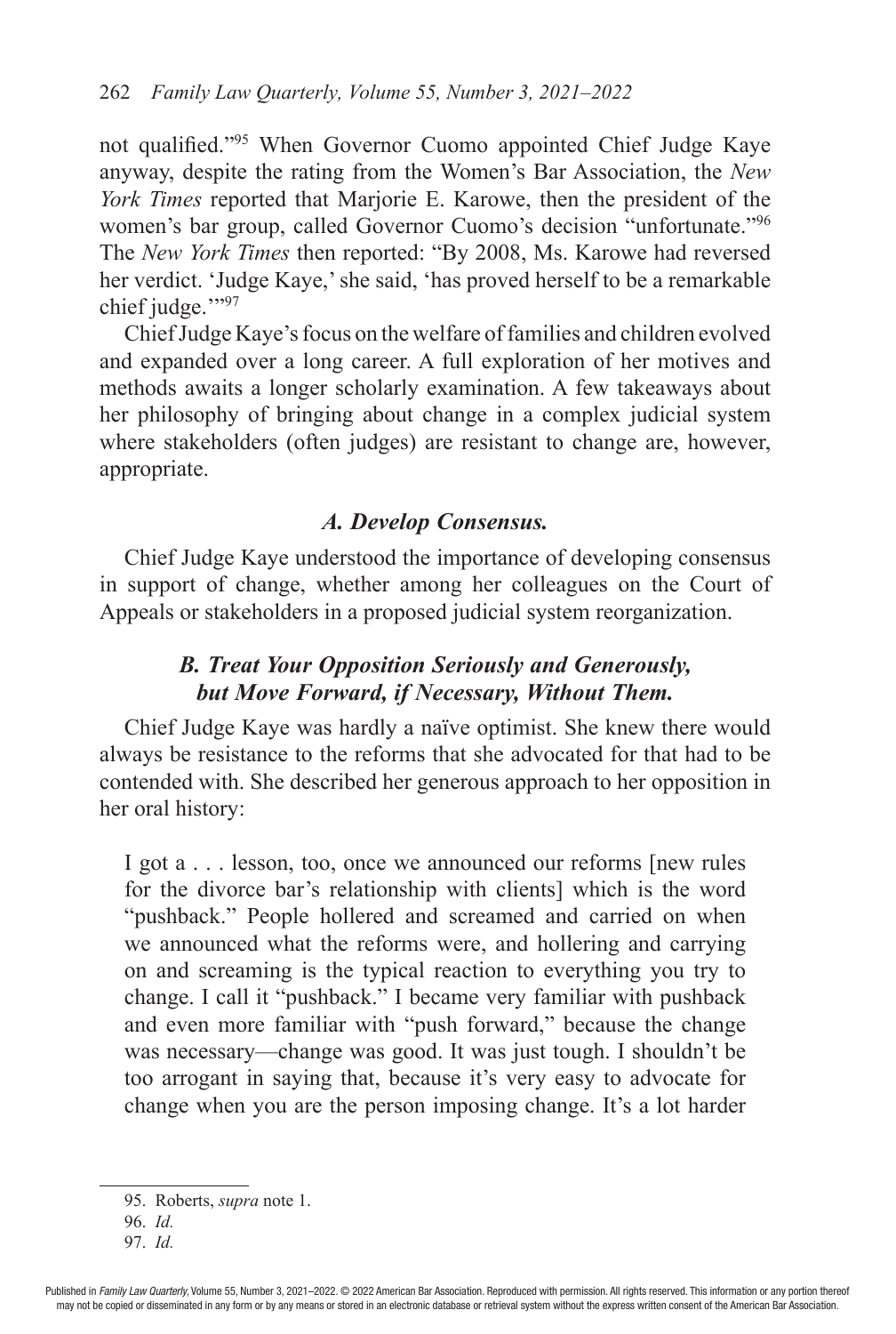to advocate for change when you are the person who has to do the changing. . . .

You just can't proclaim rules and go about your business. You have to be there on the scene to make them happen.<sup>98</sup>

Chief Judge Kaye never demonized those who "pushed back" on her reforms but tried to persuade and educate them. Eventually, however, if persuasion failed, she moved forward.

#### *C. Project a "Can Do" Spirit that Attracts Reform-minded People.*

Chief Judge Kaye's personality and leadership style encouraged innovation and a "can do" spirit that inspired those around her to aspire higher, a trait captured in the following excerpt from her oral history:

Now you know my most unfavorite word is "pushback," and I certainly heard that a lot and saw that a lot. But my four favorite words, especially from judges but from anybody, were, "I have an idea." . . .

I just loved hearing that.99

Her optimism attracted good people with good ideas to work on projects she cared about. She supported and developed those innovations, and the people who came up with them.

## *D. Project a Positive Vision of What Courts Can Achieve.*

Above all, Chief Judge Kaye conveyed a powerful and inspirational vision of a court system that serves families and children humanely, modernizes legal doctrine to meet the needs of contemporary families, and addresses the underlying problems that brought them to court. That vision remains a beacon of hope for all of us concerned with the welfare of families and children.

Chief Judge Kaye's legacy lives on. She would be pleased that there is a high school with branches in Manhattan and Queens named after her. The high school's mission is:

99. *Id.* at 206.

<sup>98.</sup> Kaye, Oral History, *supra* note 15, at 184–85.